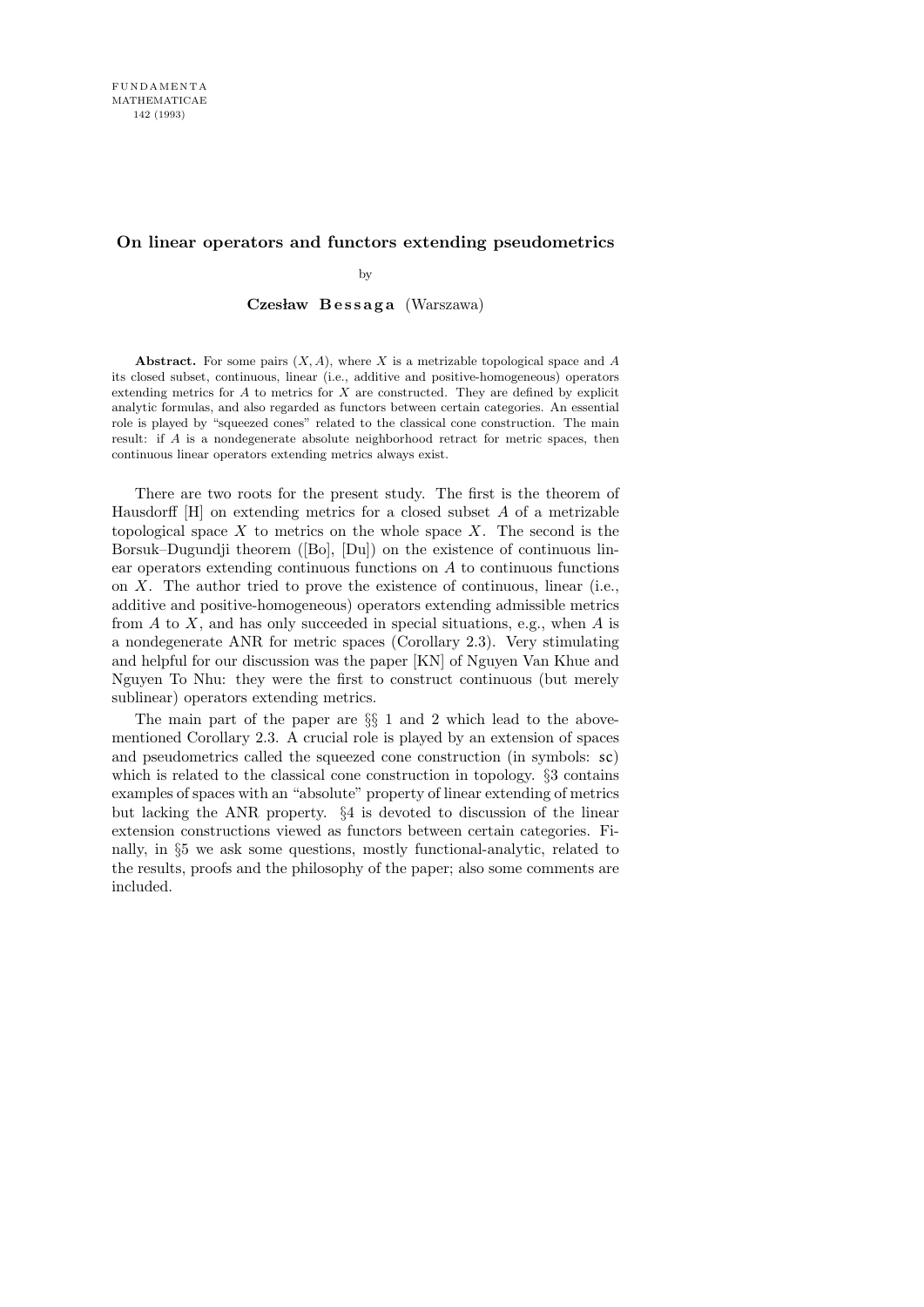102 C. Bessaga

It should be noted that the extension operators defined in this paper are expressed by explicit analytic formulas and therefore they can easily be examined for additional properties, e.g., preservation of special classes of metrics.

Information on the history of the subject of extensions of metrics (till the late seventies), interesting original results on extending individual metrics, and a strengthening of Hausdorff's theorem can be found in Sect. 6 of Luukkainen's paper [L], and in the papers listed in the bibliography of [L], in particular in [KN], [N] and [T].

Acknowledgement. I want to acknowledge my indebtedness to Mr. Lauri Leppik, the discussion with whom in 1988 (when he was a student of Tallin State Pedagogical Institute, visiting Warsaw University) has helped to crystallize the concept of squeezed cone. I am also very grateful to the referee who studied very carefully the previous versions of the manuscript, pointed out numerous misprints and some unprecise, or even incorrect statements and made valuable suggestions improving the paper.

### 1. Squeezed products of spaces and pseudometrics

1.1. Consider two pointed sets  $(A, o)$  and  $(T, O)$ , i.e., A and T are arbitrary nonempty sets and  $o \in A$ ,  $O \in T$  their base points. Let

$$
A * T = (A \times T) / (A \times \{O\} \cup \{o\} \times T);
$$

the set  $A \times \{O\} \cup \{o\} \times T$  is regarded as a single point  $\mathbf{0} \in A * T$ , and consequently we write

(11) 
$$
(a, u) = 0
$$
 iff  $a = o$  or  $u = O$ .

DEFINITION. The set  $A * T$  is called the *squeezed product* of A and T determined by the base points o and O.

By a symmetric function on  $X \times X$  we mean a function  $p : X \times X \to \mathbb{R}$ satisfying  $p(x, y) = p(y, x)$ ,  $p(x, x) = 0$ . The linear space of symmetric functions on  $X \times X$  will be denoted by  $S(X)$ ; the symbols  $P(X)$  and  $M(X)$ will stand for its subsets (cones) consisting of pseudometrics and metrics, respectively. Let

$$
||p|| = \sup{ |p(x, y)| : x, y \in X }
$$
 for  $p: X \times X \to \mathbb{R}$ .

Assuming  $p \in S(A), \delta \in S(T), a, b \in A, u, v \in T$ , we define (12)  $p * \delta((a, u), (b, v)) = 2^{-1} [p(a, b) (\delta(u, O) + \delta(v, O) - \delta(u, v))]$  $+ p(a, o)(\delta(u, O) - \delta(v, O) + \delta(u, v))$  $+ p(b, o)(\delta(v, O) - \delta(u, O) + \delta(u, v))$ .

R e m a r k. A routine calculation yields

(13) 
$$
p * \delta((a, u), (b, v)) = p * \delta((b, v), (a, u)) = \delta * p((u, a), (v, b)),
$$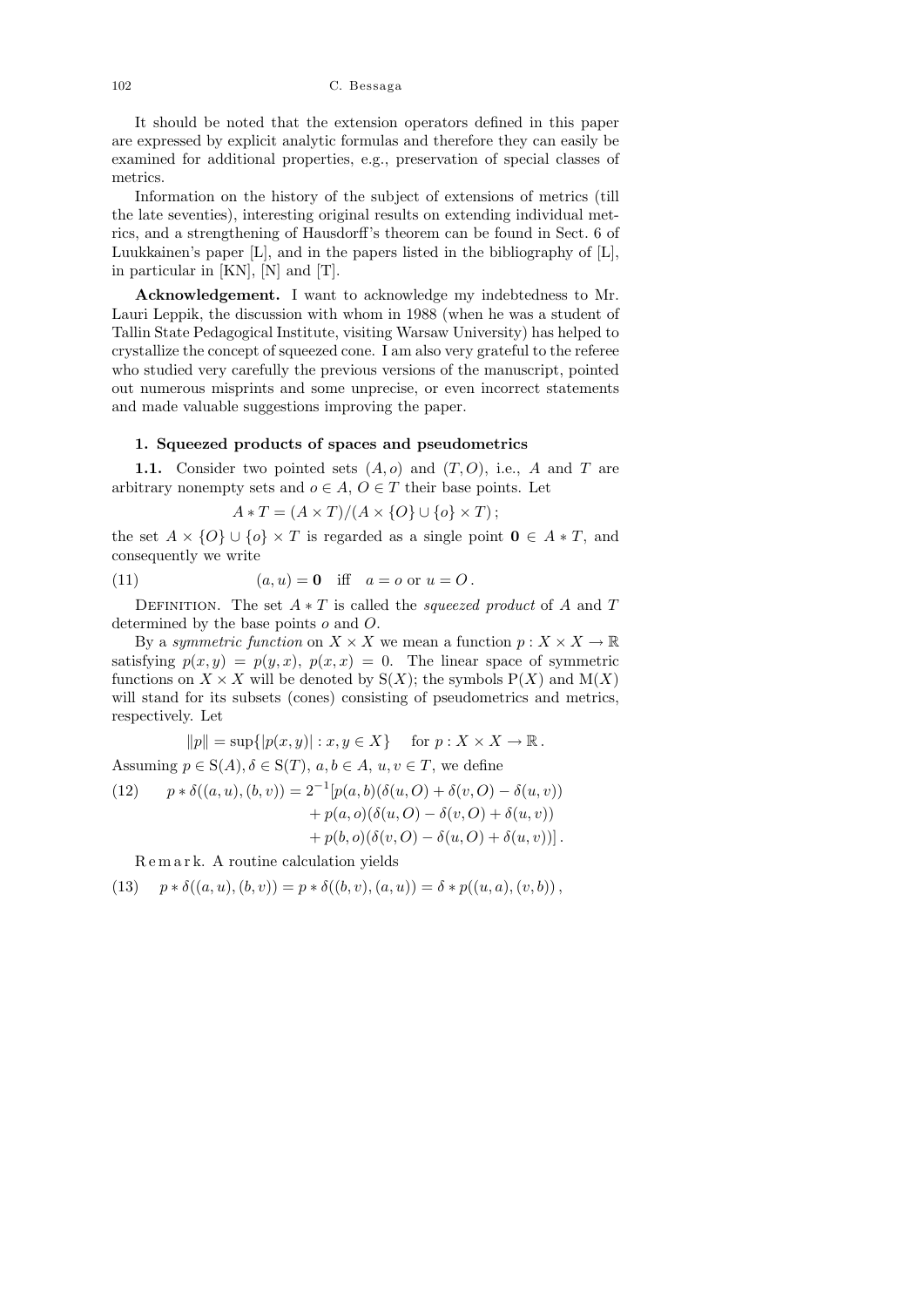(14) if  $(b, v) = 0$ , then  $p * \delta((a, u), (b, v)) = p(a, o)\delta(u, O)$ ,

(15) 
$$
p * \delta((a, u), (b, u)) = p(a, b)\delta(u, O),
$$

for every  $a, b \in A$ ,  $u, v \in T$ .

**1.2.** According to (13) and (14) the function  $p * \delta$  may be regarded as a function

(21) 
$$
p * \delta : (A * T) \times (A * T) \to \mathbb{R}, \quad p * \delta \in S(A * T).
$$

DEFINITION. The function (21) is called the *squeezed product* of p and  $\delta$ determined by the base points o and O.

PROPOSITION. The operation  $\ast : S(A) \times S(T) \rightarrow S(A * T)$  is bilinear and has the following properties:

(22) 
$$
||p * \delta|| \leq 9 \cdot 2^{-1} ||p|| \cdot ||\delta||
$$
,  
\n(23)  $|p * \delta((a, u), (b, v))| \leq 2^{-1} (|\delta(u, 0)| + |\delta(v, 0)| + |\delta(u, v)|)$   
\n $\times (|p(a, o)| + |p(b, o)| + |p(a, b)|)$ ,

(24) if  $p \geq 0$  and  $\delta \in P(T)$ , then  $p * \delta \geq 0$ ,

(25)  $|p * \delta((a, u), 0)| \le \min[|p(a, o)| ||\delta||, |\delta(u, O)||p||].$ 

If  $p \in P(A)$  and  $\delta \in P(T)$ , then:

- (26)  $p * \delta((a, u), (b, v)) \leq p(a, b)\delta(v, O) + \delta(u, v)(p(a, b) + 2p(b, o)),$
- (27)  $p * \delta((a, u), (b, v)) \ge \delta(v, O) \cdot \min[p(a, b), p(b, o)],$
- (27')  $p * \delta((a, u), (b, v)) \geq p(b, o) \cdot \min[\delta(u, v), \delta(v, O)].$

P r o o f. The estimates  $(22)$  and  $(23)$  are obvious. The estimate  $(25)$ follows directly from (14). Define

$$
\Delta = p * \delta((a, u), (b, v)).
$$

P r o o f o f (24). If  $p \ge 0$  and  $\delta \in P(T)$ , then all the three terms on the right-hand side of (12) are nonnegative, and therefore  $\Delta \geq 0$ .

P r o o f o f  $(26)$ . By  $(12)$  and the triangle inequality,

$$
\Delta \le 2^{-1} [p(a, b) 2\delta(v, O) + p(a, o) 2\delta(u, v) + p(b, o) 2\delta(u, v)]
$$
  
=  $p(a, b)\delta(v, O) + \delta(u, v)(p(a, o) + p(b, o))$   
 $\le p(a, b)\delta(v, O) + \delta(u, v)(p(a, b) + 2p(b, o)).$ 

P r o o f (27). Let  $\eta = \min[p(a, b), p(b, o)]/2$ . Ignoring the second term on the right-hand side of (12), we get

 $\Delta \geq \eta(\delta(u, O) + \delta(v, O) - \delta(u, v) + \delta(v, O) - \delta(u, O) + \delta(u, v)) = 2\eta\delta(v, O),$ which is the inequality (27).

The estimate  $(27')$  follows from  $(27)$  and the symmetry condition  $(13)$ .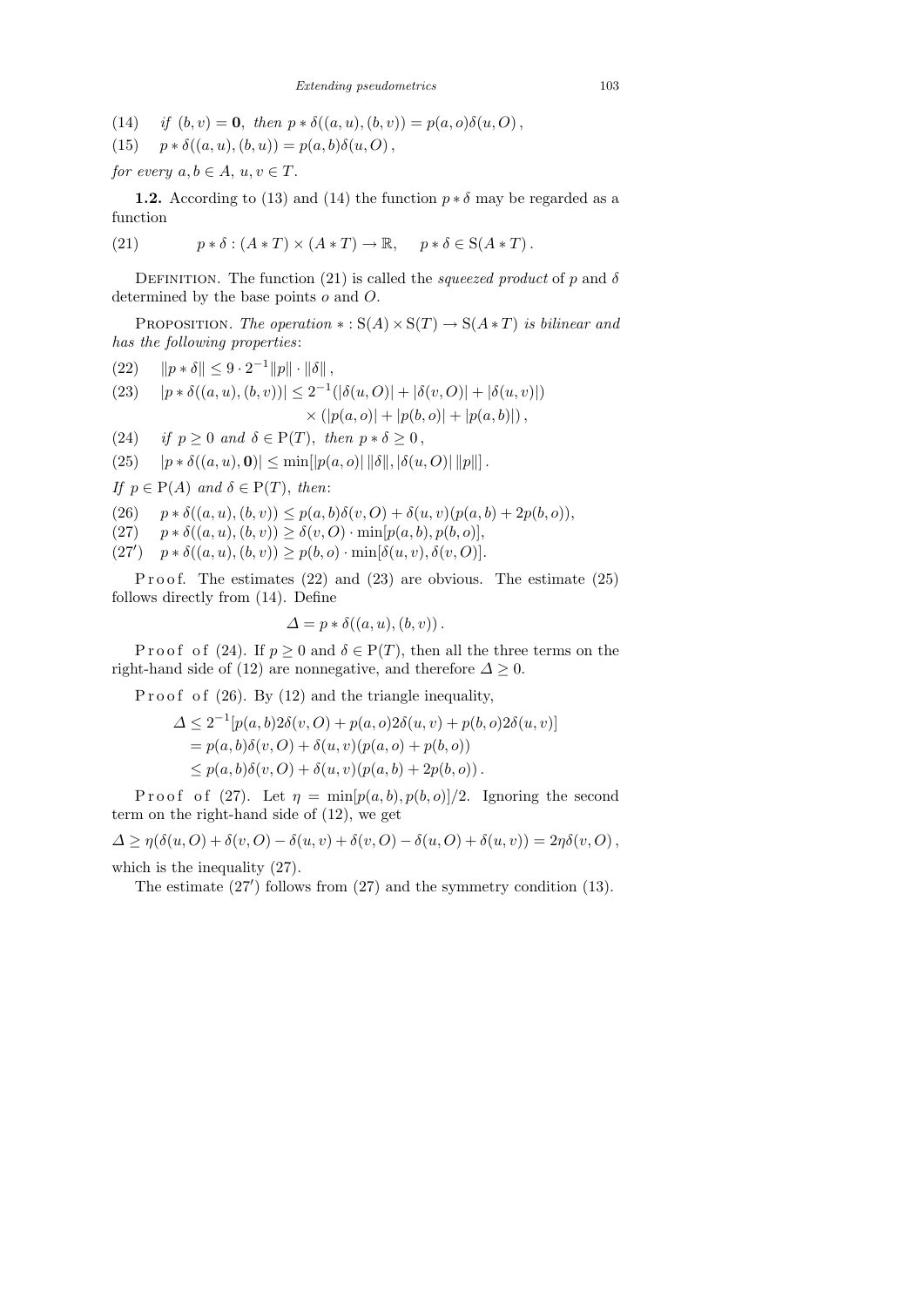THEOREM. If p and  $\delta$  are pseudometrics [metrics], then  $p * \delta$  is a pseudometric [a metric].

P r o o f. Observe that, by (27), (27') and (14), if p and  $\delta$  are metrics and if  $(a, u) \neq (b, v)$  as points of  $A * T$ , then

$$
p * \delta((a, u), (b, v)) \neq 0
$$

Hence it is enough to prove the assertion concerning pseudometrics.

Begin with the special case:

(28)  $A = \{1, 2, 3, o\}.$ 

Let H denote the class of nonempty subsets  $B \subseteq \{1,2,3\}$ . We say that the set  $B \in H$  separates the pair  $(a, b) \in A \times A$ , and write  $(a, b) | B$ , if B and  $A \setminus B$  each contain one point of the pair. For each  $B \in H$ , consider the pseudometric  $p_B \in P(A)$  defined by

(29) 
$$
p_B(a,b) = \begin{cases} 1 & \text{if } (a,b) \mid B, \\ 0 & \text{otherwise.} \end{cases}
$$

Fix  $\delta \in P(T)$ , let  $d_B = p_B * \delta$ , and define  $r_B : A * T \to T$  by

$$
r_B(a, u) = \begin{cases} u & \text{if } a \in B, \\ O & \text{if } a \notin B. \end{cases}
$$

A direct calculation yields

$$
d_B((a, u), (b, v)) = \delta(r_B(a, u), r_B(b, v)),
$$

whence it is seen that  $d_B \in P(A * T)$  for every  $B \in H$ . Therefore, by Proposition 1.2,  $p * \delta \in P(A * T)$  if p is an arbitrary nonnegative linear combination of the pseudometrics  $p_B$ . Hence, under the assumption (28), the theorem is a consequence of the following

LEMMA. If  $A = \{1, 2, 3, o\}$  and H are as above, then every  $p \in P(A)$  is a nonnegative linear combination of the pseudometrics  $p_B, B \in H$ .

P r o o f. First, introduce the abbreviations:  $p_o = p_{\{1,2,3\}}, p_i = p_{\{i\}}$  for  $i \in \{1, 2, 3\}, p_{ij} = p_{\{i, j\}}$  for  $\{i, j\} \subseteq \{1, 2, 3\}.$ 

Observe that if 
$$
p \in P(A) \setminus M(A)
$$
, and for instance  $p(o, 1) = 0$ , then  
\n
$$
2p = [p(1,2) + p(1,3) - p(2,3)]p_{23} + [p(2,1) + p(2,3) - p(1,3)]p_2
$$
\n
$$
+ [p(3,1) + p(3,2) - p(1,2)]p_3,
$$

i.e., p satisfies the assertion of the Lemma.

So, it is enough to consider the case where  $p \in M(A)$ . Let us say that a point  $c \in A$  is internal for p if there exist  $a, b \in A$  such that  $0 < p(a, c)$  $p(a, b)$  and  $p(a, b) = p(a, c) + p(b, c)$ ; define

$$
i(p) = \{c \in A : c \text{ is internal for } p\}.
$$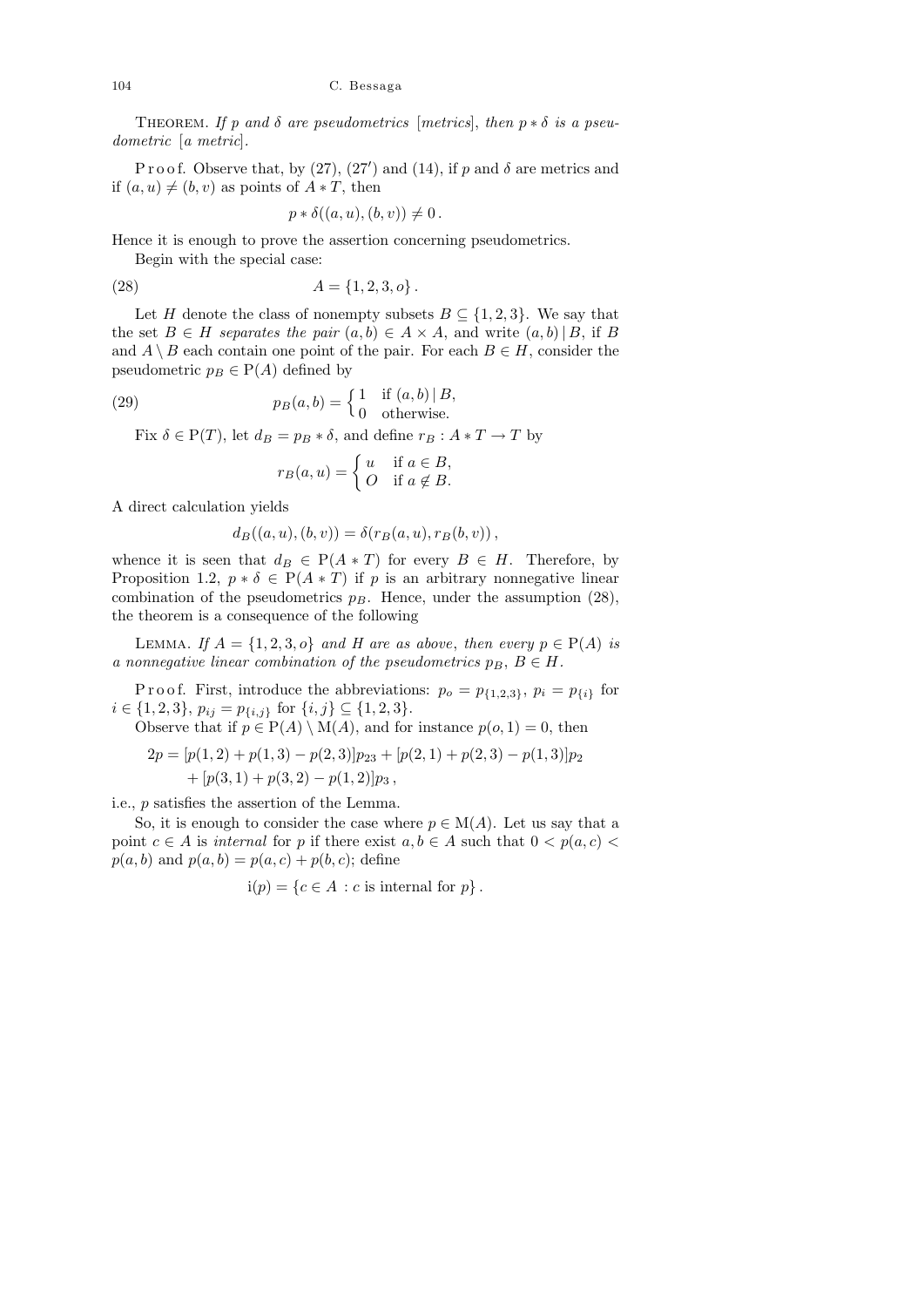Assume that  $c \in A \setminus i(p)$  and  $u = \sup\{t \geq 0 : p - tp_c \in P(A)\}\$ . It is easy to see that  $q = p - up_c \in P(A)$  and that either  $q \in P(A) \setminus M(A)$ or  $q \in M(A)$  with  $i(q) = i(p) \cup \{c\}$ . Hence, after subtracting from p a nonnegative linear combination of the pseudometrics  $p_c, c \in A$ , we arrive at a pseudometric q which either is not a metric or is a metric with  $i(q) = A$ . The first case is already done. An elementary examination of the second case yields that after renaming the points  $1, 2, 3, 0$ , if necessary, the only possible configuration is given by the equalities

$$
p(o, 1) = p(2, 3) = \alpha
$$
,  $p(o, 3) = p(1, 2) = \beta$ ,  $p(o, 2) = p(1, 3) = \alpha + \beta$ .

Hence  $p = \alpha p_{12} + \beta p_{23}$ . This completes the proof of the Lemma.

Proof of the Theorem (cont.). If  $\operatorname{card} A \leq 3$ , we may assume that  $\{o\} \subseteq A \subseteq \{1, 2, 3, o\}$ . Obviously, each  $p \in P(A)$  can be extended to a pseudometric  $p_0 \in P({1, 2, 3, o})$  and then  $p * \delta$  is the restriction of  $p_0 * \delta$ . This observation reduces the proof to the case (28).

Now assume that card  $A > 4$ . The triangle inequality for  $p * \delta$ , to be checked, involves at most three distinct points of  $A * T$ . We denote the A-coordinates of these points by some of the symbols 1, 2, 3, o, reserving the rest of them for denoting other points of A (and remembering that  $o$  is the base point of A!). This way the proof again reduces to the case (28).

The statement  $(14)$  together with the estimates  $(26)$ ,  $(27)$  and  $(27')$  yield the following description of the convergence with respect to the squeezed product of bounded pseudometrics:

COROLLARY. Assume that  $p \in P(A)$  and  $\delta \in P(T)$  are bounded. Then:

(i)  $p * \delta((a_n, u_n), (a, u)) \to 0$  iff  $p(a_n, a) \to 0$  and  $\delta(u_n, u) \to 0$ , provided that  $p(a, o)\delta(u, O) \neq 0$ .

(ii)  $p * \delta((a_n, u_n), (a, u)) \to 0$  iff  $p(a_n, o)\delta(u_n, O) \to 0$  iff  $\min[p(a_n, o),$  $\delta(u_n, O)| \to 0$ , provided that  $p(a, o)\delta(u, O) = 0$ .

Let us note that the condition  $p(a, o)\delta(u, O) = 0$  means the same as  $p * \delta((a, u), 0) = 0.$ 

**1.3.** DEFINITION. Let  $p, d \in P(X)$ . We say that d dominates p if  $d(x_n, x) \to 0$  implies  $p(x_n, x) \to 0$ , and p, d are said to be *equivalent*, written  $p \simeq d$ , if they dominate each other.

THEOREM. If  $p, q \in P(A), \delta \in P(T), ||p|| < \infty$  and  $||\delta|| < \infty$  and q dominates p, then  $q * \delta$  dominates  $p * \delta$ . In particular, if all three pseudometrics  $p, q, \delta$  are bounded and  $p \simeq q$ , then  $p * \delta \simeq q * \delta$ .

P r o o f. Let  $s = \min[q, 1]$ . By (12),  $q * \delta \geq s * \delta$ , in particular,  $q * \delta$ dominates  $s * \delta$ . Therefore, without loss of generality we may assume that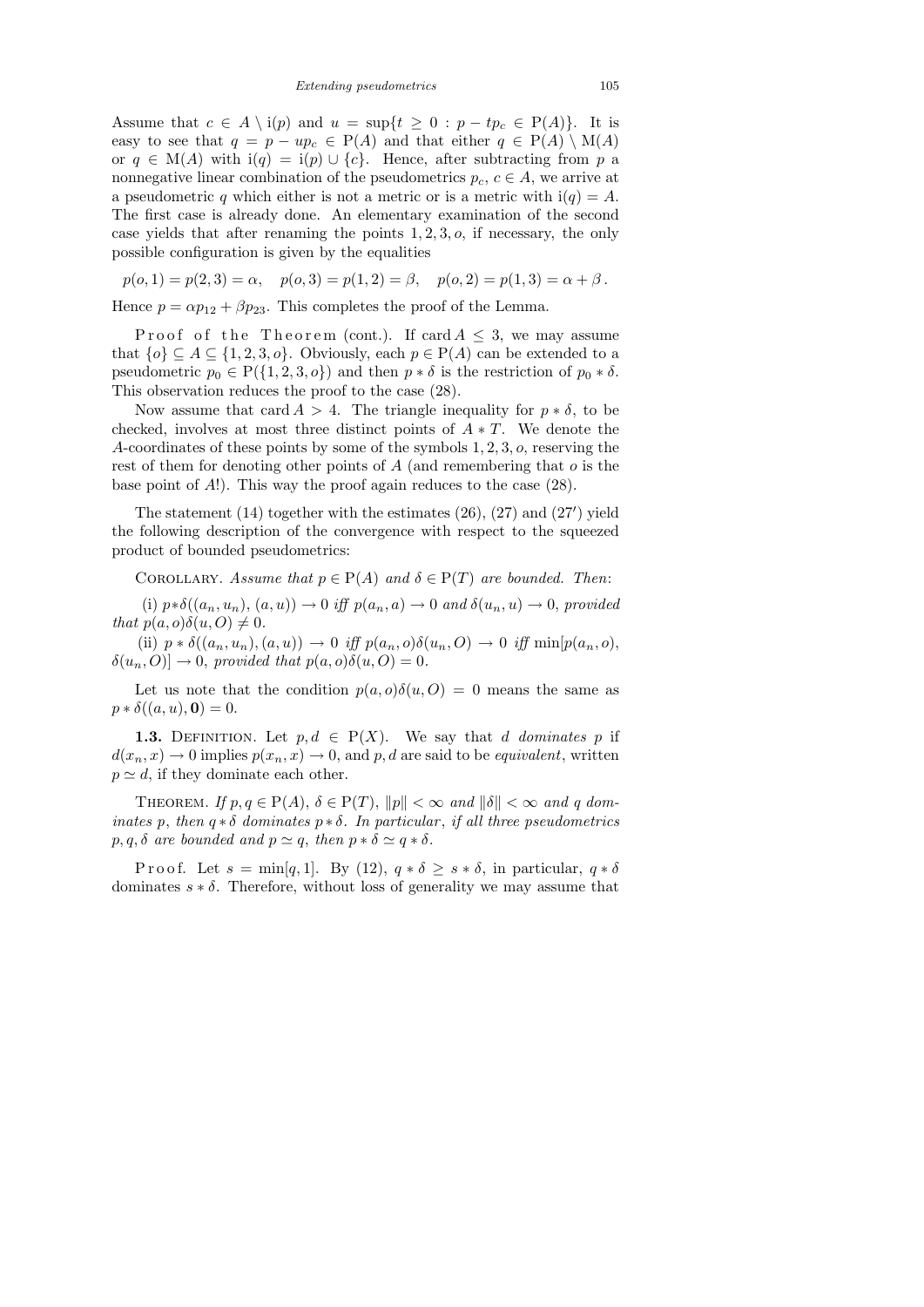$\|q\| < \infty$ . In this case, the assertion of the Theorem follows from Corollary 1.2.

**1.4.** Assume that  $A, T, X, \ldots$  are metrizable topological spaces, and  $o \in A, O \in T$  their base points. A metric  $\delta \in M(X)$  is said to be *admissible* if it determines the topology of  $X$ , and *dominating* if it dominates the admissible metrics.

Denote by

$$
Pb(X), \quad Pc(X), \quad Pbc(X)
$$

the sets of all bounded, continuous, bounded and continuous pseudometrics for  $X$ , respectively, and denote by

 $Mb(X), \quad \text{Mc}(X), \quad \text{Mbc}(X), \quad \text{Md}(X), \quad \text{Ma}(X), \quad \text{Mab}(X)$ 

the sets of all bounded, continuous, bounded and continuous, dominating, admissible, admissible and bounded metrics for X, respectively.

From the last theorem it follows that any choice of the metrics  $p \in$ Mab(A) and  $\delta \in \text{Mab}(T)$  gives rise to the same topology of  $A * T$  induced by  $p * \delta$ . This motivates the following:

DEFINITION. The *squeezed product* of metrizable topological spaces  $A$ , T is  $A * T$  equipped with the topology induced by  $p * \delta$  where  $p \in \text{Mab}(A)$ ,  $\delta \in \mathrm{Mab}(T)$ .

According to the last Definition and to Theorem 1.3, we have

THEOREM. Let K denote one of the symbols Pbc, Mbc, Md, Mab. Then  $p \in K(A), \delta \in K(T)$  implies  $p * \delta \in K(A * T)$ .

 $\mathbb{R}$  e m a r k. From formula (14) it follows that if p and  $\delta$  are continuous, p is unbounded,  $\delta$  is a metric, and O is not an isolated point of T, then  $p * \delta$  is not continuous at 0.

Corollary 1.2 yields

PROPOSITION. Convergence in  $A * T$  is characterized as follows:

(i)  $(a_n, u_n) \rightarrow (a, u) \neq \mathbf{0}$  iff  $a_n \rightarrow a$  and  $u_n \rightarrow u$ ;

(ii)  $(a_n, u_n) \to 0$  iff either  $a_n \to o$  or  $u_n \to O$  or the set N splits into two subsequences  $(k(n))$  and  $(l(n))$  such that  $a_{k(n)} \to o$  and  $u_{l(n)} \to O$ .

Hint: If  $\mathbb{N}' = \{n \in \mathbb{N} : p(a_n, o) < \delta(u_n, O)\}\$  and  $\mathbb{N} \setminus \mathbb{N}'$  are both infinite, we arrange the elements of these sets into the subsequences  $(k(n))$  and  $(l(n)),$ respectively.

Let us observe that the topology of  $A * T$  is determined by all open subsets of  $(A \setminus \{o\}) \times (T \setminus \{O\})$  and by all sets of the form  $U \times T \cup A \times V$ where  $U$  is an open neighborhood of  $o$  in  $A$  and  $V$  is an open neighborhood of  $O$  in  $T$ .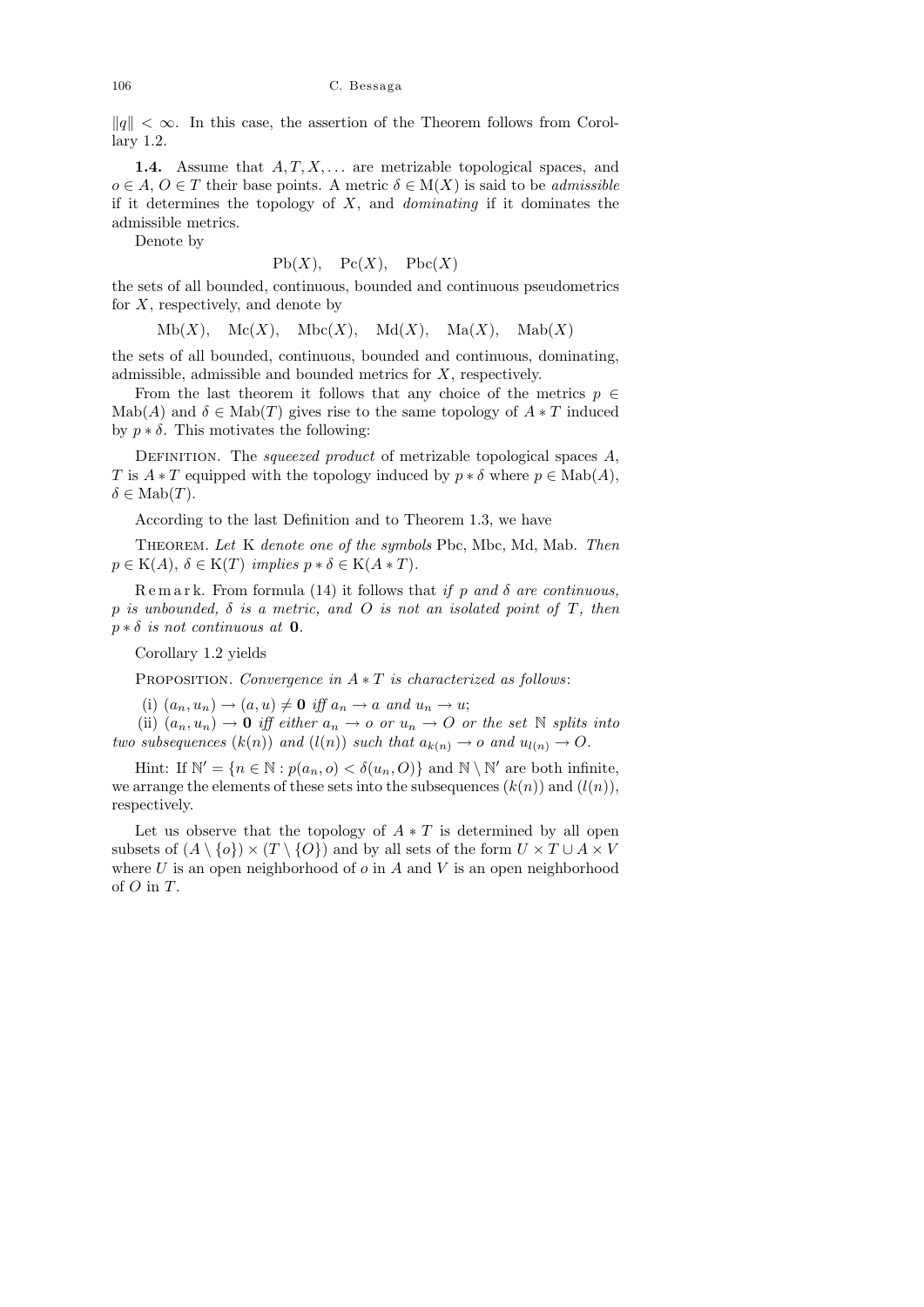2. Squeezed cones. Linear extending of metrics from neighborhood retracts. The symbols  $A, B, X, Y, Z, \ldots$  will stand for metrizable topological spaces.

**2.1.** Let A be a space with base point o, and let **I** be the segment  $[0;1]$ with base point 0 equipped with the standard metric:  $s(u, v) = |u - v|$ .

DEFINITION. The squeezed cone over  $(A, o)$  is the space  $\mathsf{sc}(A, o) = A * I$ , denoted also briefly by  $\mathcal{SC}A$ ; for any  $p \in S(A)$ , we let

$$
sc p((a, u), (b, v)) = 2^{-1}[p(a, b)(u + v - |u - v|)+ p(a, o)(u - v + |u - v|)+ p(b, o)(v - u + |u - v|)].
$$

The space A itself is regarded as the subset  $A \times \{1\}$  (more precisely:  $(A \setminus$  $\{o\}\times\{1\} \cup \{0\}$ . The identification is justified by the assertion (11) below.

Proposition 1.4 yields

PROPOSITION. Convergence in sc A is characterized as follows:

(i)  $(a_n, u_n) \rightarrow (a, u) \neq \mathbf{0}$  iff  $a_n \rightarrow a$  and  $u_n \rightarrow u$ ;

(ii)  $(a_n, u_n) \rightarrow 0$  iff either  $a_n \rightarrow o$  or  $u_n \rightarrow 0$  or  $\mathbb N$  splits into two subsequences  $(k(n))$  and  $(l(n))$  such that  $a_{k(n)} \to o$  and  $u_{l(n)} \to 0$ .

The next theorem is related to Proposition 1.2.

THEOREM. The map  $\mathsf{sc} : \mathsf{S}(A) \to \mathsf{S}(\mathsf{sc} A)$  is a linear operator. For every  $a, b \in A$ ,  $u, v \in I$ ,  $p, q \in S(A)$ , we have

(11) 
$$
sc p((a, u), (b, u)) = p(a, b)u; sc p((a, u), (a, v)) = p(a, o)|u - v|,
$$

(12)  $\sec p((a, u), 0) = p(a, o)u,$ 

- (13)  $\|{\bf s}{\bf c}\, p\| \le \|{\bf p}\|; \text{ if } {\bf p} \le {\bf q}, \text{ then } {\bf s}{\bf c}{\bf p} \le {\bf s}{\bf c}{\bf q},$
- (14) if K is one of the symbols P, M, Pbc, Mbc, Md, Mab, then  $p \in K(A)$ implies  $\mathsf{scp} \in \mathcal{K}(\mathsf{sc} A)$ .
	- 2.2. Recall the following

DEFINITION. A closed subset  $A$  of  $X$  is said to be an NR (neighborhood *retract*) of X if there is a continuous retraction  $\beta$  from an open neighborhood U of  $A$  in  $X$  onto  $A$ ; a space  $Y$  is an ANR (absolute neighborhood retract) if it is an NR of every space  $Z$  containing  $Y$  as a closed subset.

PROPOSITION. If A is an NR of X, then there is a continuous retraction r of scX onto scA such that, for every  $p \in \text{Pc}(A)$ , the pseudometric  $Fp \in$  $P(X)$  defined by

(21)  $F p(x, y) = \mathsf{sc} p(rx, ry)$  for  $x, y \in X$ 

is continuous and, evidently, extends p.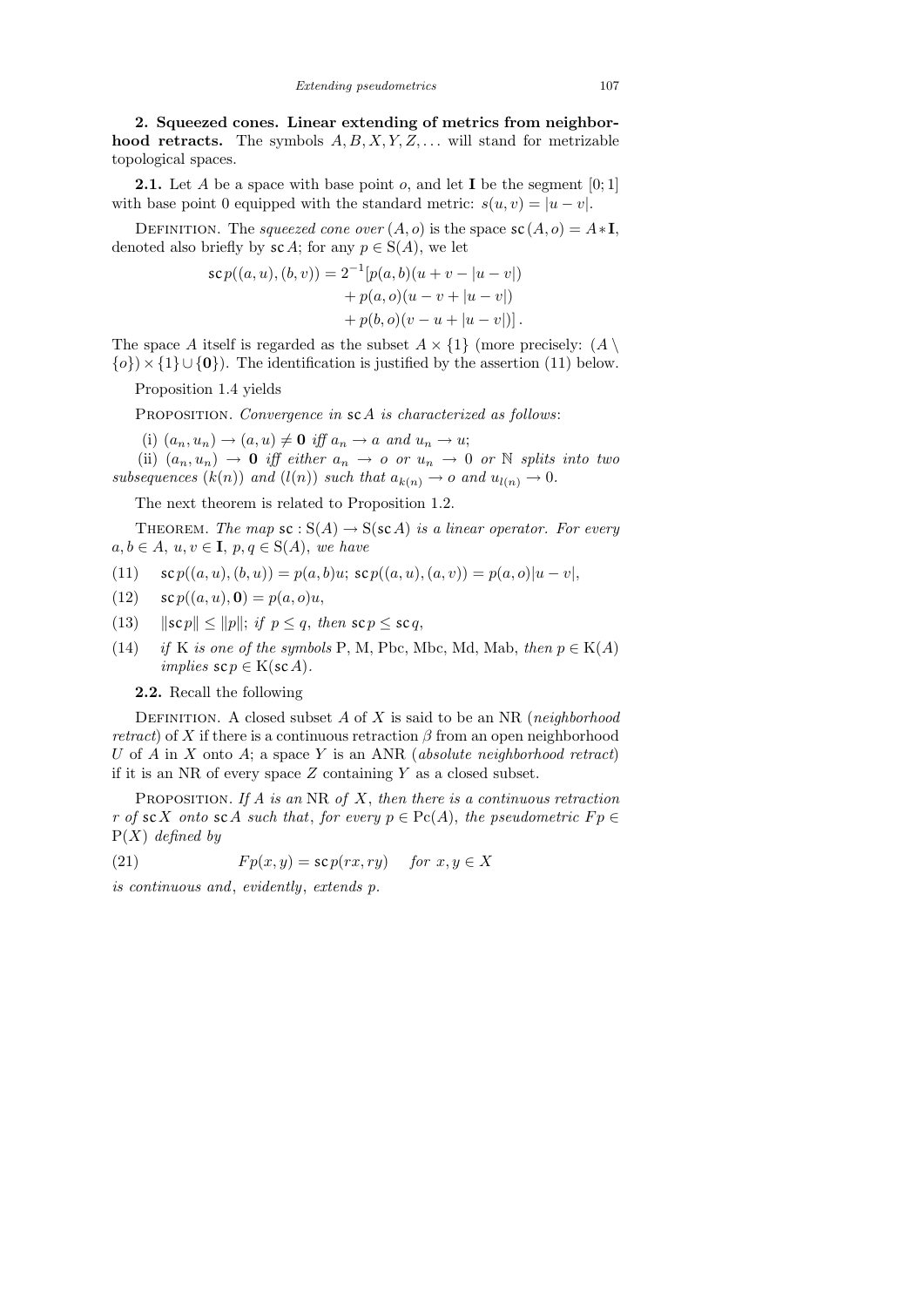We note that, if p is unbounded, the formula (21), regarded for  $x, y \in$  $\operatorname{sc} X$ , yields a discontinuous pseudometric (cf. Remark 1.4).

Proof. Let U and  $\beta$  be those of the Definition. Assume V to be an open neighborhood of A such that the closure of V is in U, and let  $g: X \to I$ be a continuous Urysohn function such that  $g^{-1}(0) = X \setminus V$  and  $g(a) = 1$ for  $a \in A$ . The required retraction  $r : scX \rightarrow scA$  is defined by

(22) 
$$
r(x, u) = (\alpha(x), g(x)u),
$$

where  $\alpha(x) = \beta(x)$  if  $x \in U$  and  $\alpha(x) = o$  if  $x \in X \setminus U$ .

Evidently,  $r(x, y) = 0$  if  $(x, u) = 0$ , i.e., r is well-defined on scX; it is also clear that  $r(a, u) = (a, u)$  for  $(a, u) \in scA$ . Thus r is a retraction.

During the proof we several times employ the fact that  $\alpha$  is continuous at each point  $x \in U$ , and is equal to o on  $X \setminus U \cup \{o\}$ , other properties of  $\alpha, \beta$ and  $q$  (stated in their definitions), and the characterization of convergence  $(1)$  and  $(1)$  of Proposition 2.1). We shall make no further specific reference to these facts.

For checking the continuity of r assume that  $(x_n, u_n) \to (x, u)$ . We shall consider several cases separately.

C a se 1:  $(x, u) \neq 0$  and  $x \in U$ . Then  $\alpha(x_n) \to \alpha(x)$  and  $g(x_n)u_n \to$  $g(x)u$ , i.e.,  $r(x_n, u_n) \rightarrow r(x, u)$ .

Case 2:  $(x, u) \neq 0$  and  $x \in X \setminus U$ . Then  $g(x_n) \to g(x) = 0$  and  $g(x_n)u_n \to 0$ . Hence  $r(x_n, u_n) \to \mathbf{0} = r(x, u)$ .

C a s e 3:  $(x, u) = 0$ . Then, according to Proposition 2.1, it is enough to restrict attention to the cases:  $x_n \to o; u_n \to 0$ . In either,  $r(x_n, u_n) \to 0$  $r(\mathbf{0}).$ 

It remains to check the continuity of the pseudometric  $F_p$ . Assume that  $x, x_n \in X$  and  $x_n \to x$ . Let  $rx = (a, u)$ ,  $rx_n = (a_n, u_n)$ .

If  $rx \neq 0$ , then, by the continuity of r,

$$
p(a_n, a) \to 0
$$
 and  $|u_n - u| \to 0$ .

Hence, by  $(11)$ ,

$$
Fp(x_n, x) = \text{sc } p((a_n, u_n), (a, u))
$$
  
\n
$$
\leq \text{sc } p((a_n, u_n), (a, u_n)) + \text{sc } p((a, u_n), (a, u))
$$
  
\n
$$
= p(a_n, a)u_n + p(a, o)|u_n - u| \to 0.
$$

If  $rx = 0$ , then, by (12),  $Fp(x_n, x) = p(\alpha(x_n), o)g(x_n)$ . We shall consider two cases separately.

C a s e 1:  $x \in U$ . Then  $Fp(x_n, x) \to p(\alpha(x), 0)g(x) = 0$  as  $\alpha(x) = 0$  or  $g(x)=0.$ 

C a s e 2:  $x \in X \setminus U$ . Then  $Fp(x_n, x) \to 0$ , because  $g(x_n) = 0$  for all but finitely many indices  $n$ .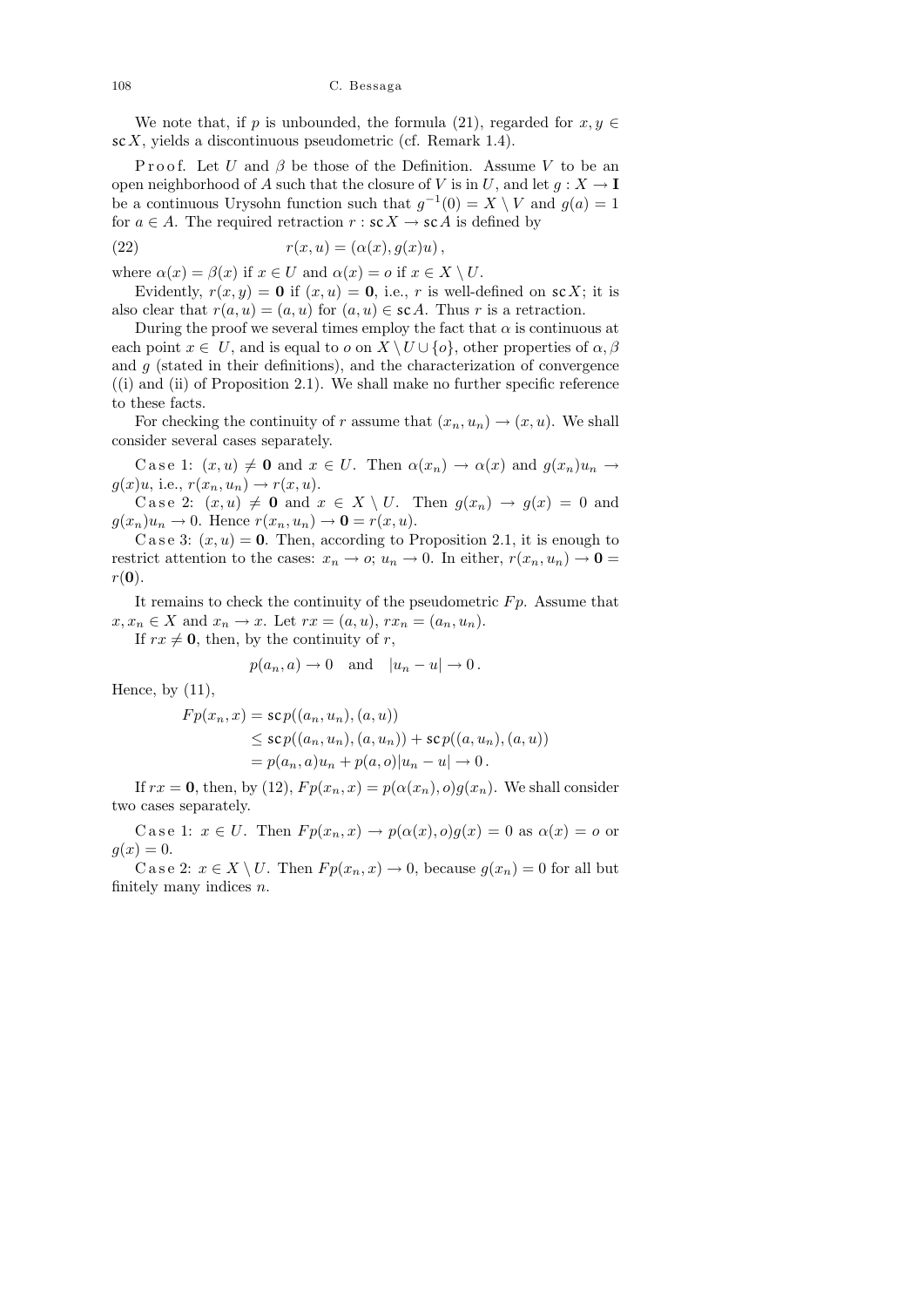COROLLARY. Formula (21) defines a map  $F : S(A) \rightarrow S(X)$  which is linear and has the following properties:

(23)  $\|Fp\| \le \|p\|; \ p \le q \ implies \ Fp \le Fq ,$ 

(24) if 
$$
p_n(a, b) \rightarrow p(a, b)
$$
  $\forall a, b \in A$ , then  $Fp_n(x, y) \rightarrow Fp(x, y)$ 

(25) 
$$
F(P(A)) \subseteq P(X)
$$
;  $F(Pc(A)) \subseteq Pc(X)$ ;  $Fp(a, b) = p(a, b)$   
for  $a, b \in A$ .

**2.3.** Now we shall correct the operator  $F$  of Corollary 2.2 in order to get a linear extension operator carrying admissible metrics on A into admissible metrics on X. The correction is based on the following lemma due to Lauri Leppik:

LEMMA. Let  $r$  be a continuous retraction from a space  $Z$  onto its closed subset Y. Then there exists a pseudometric  $q \in \text{Pbc}(Z)$ , with  $q|Y \times Y = 0$ , such that if  $p \in M(Y)$   $[p \in Md(Y)]$  and if

$$
d(x, y) = p(r(x), r(y)) + tq(x, y), \quad t > 0,
$$

then  $d \in M(Z)$   $[d \in M(dZ)].$ 

P r o o f. Let  $\ell_{\infty}(Z)$  denote the Banach space of all bounded real functions defined on Z with the supremum norm. Pick a  $\delta \in \text{Mab}(Z)$ , and define  $\Phi: Z \to \ell_{\infty}(Z)$  by the formula

(31) 
$$
\Phi(y)(z) = \delta(y, ry)\delta(y, z), \quad y, z \in Z.
$$

For all  $x, y, z \in Z$  we have

$$
|\Phi(y)(z) - \Phi(x)(z)| = |\delta(y, ry)(\delta(y, z) - \delta(x, z))
$$
  

$$
- \delta(x, z)(\delta(x, rx) - \delta(y, ry))|
$$
  

$$
\leq \delta(y, ry)\delta(x, y) + ||\delta||(\delta(x, y) + \delta(rx, ry)).
$$

Hence

(32) 
$$
\|\Phi(y) - \Phi(x)\| \le (2\delta(x, y) + \delta(rx, ry))\|\delta\|.
$$

The required  $q$  is defined by

(33) 
$$
q(x,y) = ||\Phi(x) - \Phi(y)|| = \sup_{z} |\Phi(x)(z) - \Phi(y)(z)|.
$$

From (32) and from the boundedness of  $\delta$  it follows that  $q \in \text{Pbc}(Z)$ . By (31),  $\Phi|Y=0$ , therefore  $q|Y\times Y=0$ .

If  $p \in M(Y)$ , then  $d(x, y) = 0$  implies  $rx = ry$  and  $q(x, y) = 0$ , whence  $\delta(x, rx)\delta(x, z) = \delta(y, ry)\delta(y, z)$  for all  $z \in Z$ .

If  $rx \neq x$  or  $ry \neq y$ , then substituting, respectively,  $z = y$  or  $z = x$  gives  $x = y$ . Otherwise  $x = rx = ry = y$ . Thus d is a metric.

 $\forall x, y \in X$ ,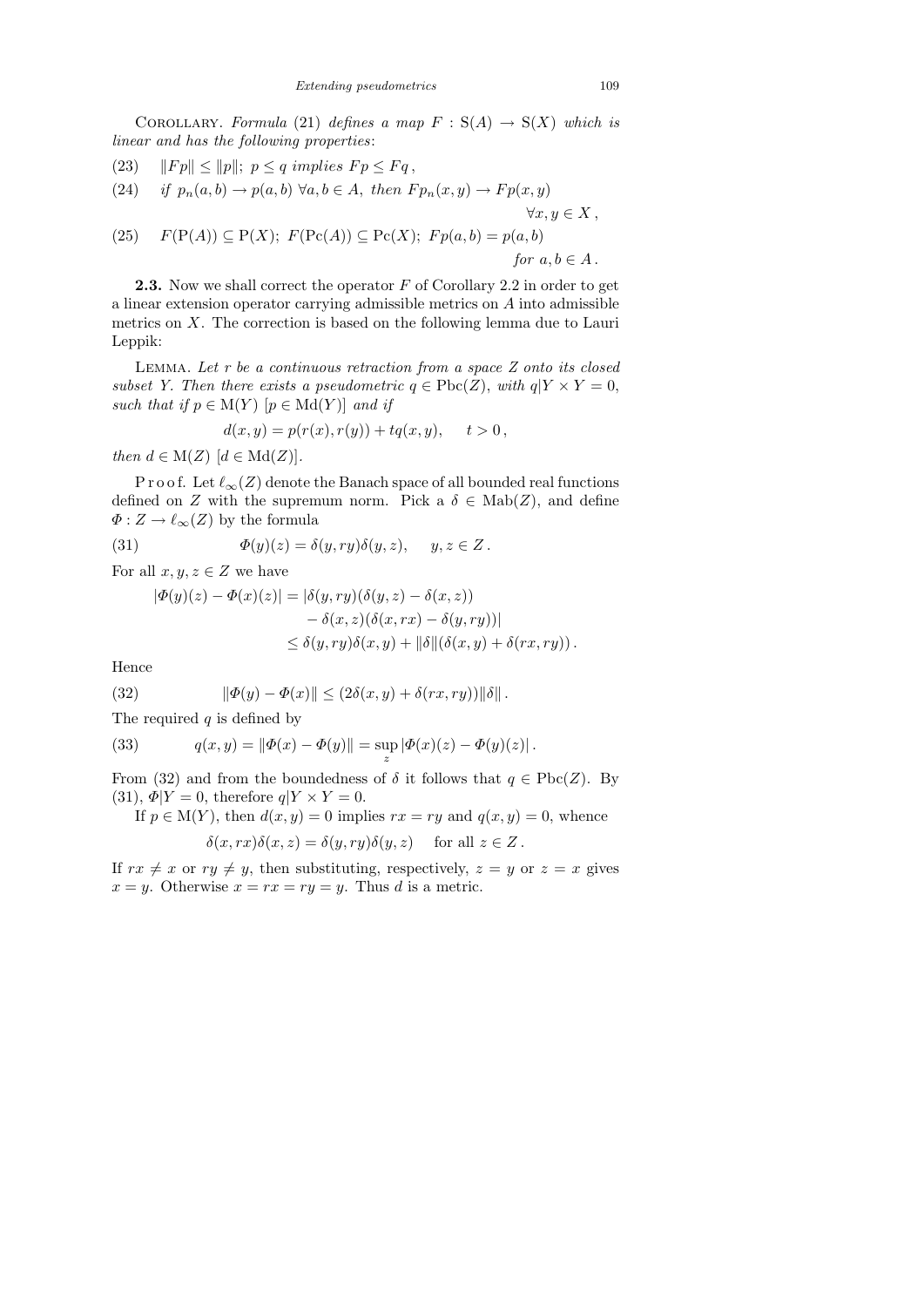Remember the definition of d, and let

(34) 
$$
y, y_n \in Z, \quad d(y_n, y) \to 0.
$$

Then, obviously,

$$
(35)
$$

 $q(y_n, y) \to 0$ 

and  $p(ry_n, ry) \rightarrow 0$ . If we assume that  $p \in \text{Md}(Y)$  and remember that  $\delta \in \text{Ma}(Z)$ , we also get

(36) 
$$
\delta(ry_n, ry) \to 0.
$$

 $1^{\circ}$  If  $y \in Y$ , then  $\Phi(y) = 0$  and

$$
q(y_n, y) = \sup_z |\Phi(y_n)(z)| \ge \delta(y_n, ry_n)^2.
$$

Hence, by (35),  $\delta(y_n, ry_n) \to 0$ . By (36) and the fact that  $ry = y$ , we get  $\delta(y_n, y) \to 0.$ 

 $2^{\circ}$  If  $y \in X \setminus Y$ , then  $\delta(ry, y) > 0$  and

$$
q(y_n, y) = \sup |\Phi(y_n)(z) - \Phi(y)(z)|
$$
  
 
$$
\geq |\Phi(y_n)(y_n) - \Phi(y)(y_n)| = \delta(y, ry)\delta(y, y_n).
$$

Hence, by (35),  $\delta(y_n, y) \to 0$ .

We have shown that, in either case, the assumption (34) implies  $\delta(y_n, y)$  $\to 0$ . Since  $\delta \in \text{Ma}(Z)$ , this means that  $d \in \text{Md}(Z)$ .

Now we are ready to prove our main results.

THEOREM. Assume that  $A$  is an NR of  $X$  and  $A$  contains at least two distinct points  $a_0, b_0$ . Then there exists a linear operator

$$
G: \mathcal{S}(A) \to \mathcal{S}(X)
$$

such that, for every  $p \in S(A)$ ,  $Gp$  is an extension of p with  $p \geq 0$  implying  $Gp \geq 0$ , and such that if K is one of the symbols P, M, Pc, Pb, Mc, Ma, Md, then  $G(K(A)) \subseteq K(X)$ . Moreover, G is continuous with respect to the uniform convergence of functions as well as with respect to their pointwise convergence. The operator G can be defined by the formula

$$
Gp(x, y) = Fp(x, y) + p(a_0, b_0)q(x, y),
$$

where  $F$  is the operator of Corollary 2.2 and  $q$  is the pseudometric of Lemma 2.3 with  $Z = scX$  and  $Y = scA$ .

Proof.  $G$  is a linear operator as the sum of two linear operators. From Corollary 2.2 and the last lemma it follows that  $G(K(A)) \subseteq K(X)$ , that  $p \geq 0$  implies  $Gp \geq 0$ , and that  $||G(p)|| \leq (1 + ||q||)||p||$ , which yields the continuity with respect to the uniform convergence.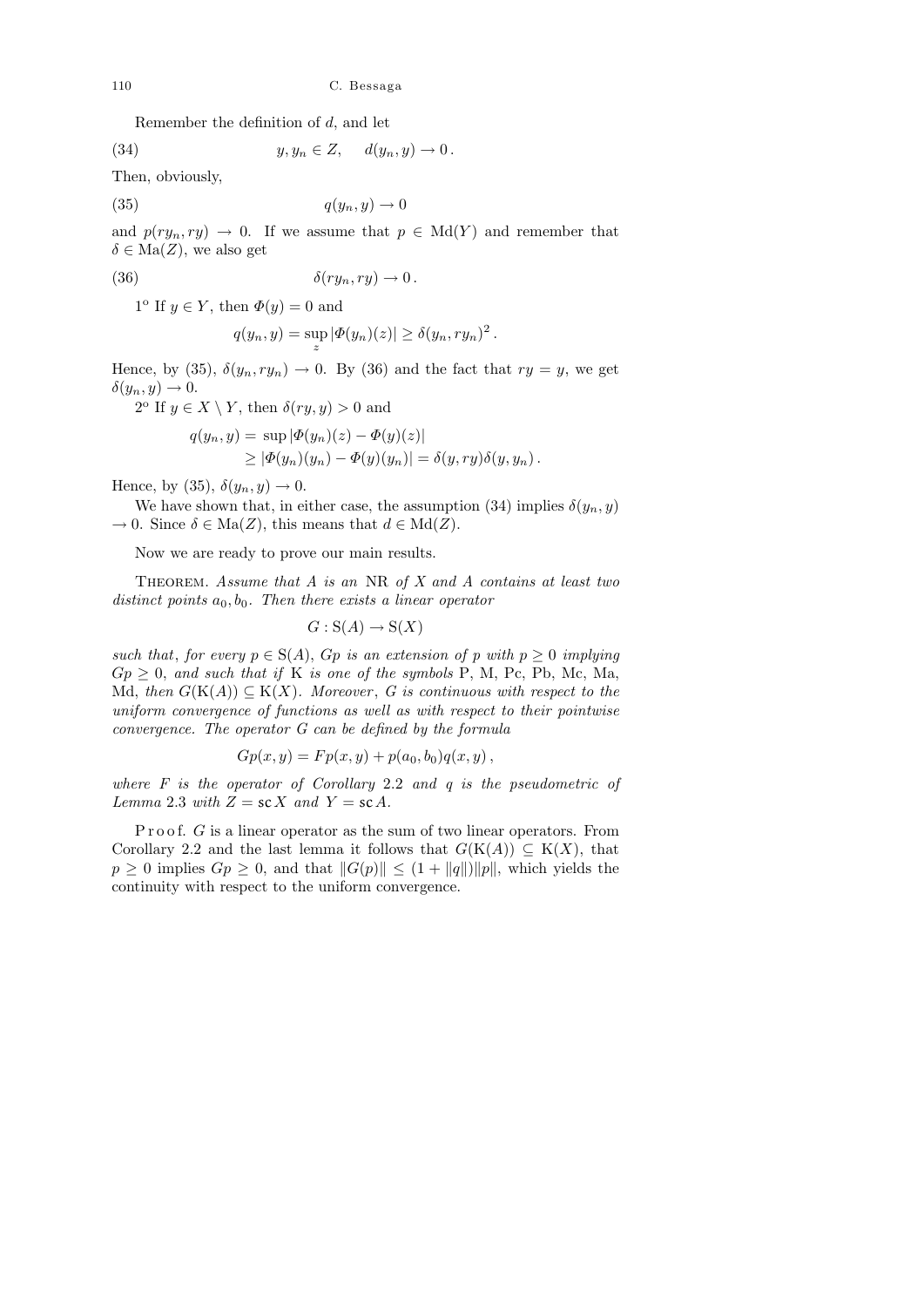Finally, if  $p, p_n \in S(A)$ , and  $p_n(a, b) \to p(a, b)$  for every  $a, b \in A$ , then

$$
Gp_n(x, y) = scp_n(rx, ry) + p_n(a_0, b_0)q(x, y)
$$
  
\n
$$
\rightarrow scp(rx, ry) + p(a_0, b_0)q(x, y)
$$
  
\n
$$
= Gp(x, y) \quad \text{for all } x, y \in X.
$$

COROLLARY. If  $A$  is a nondegenerate ANR, then, for every metrizable space  $X$  containing  $A$  as a closed subset, there is an extension operator with the properties stated in the theorem above.

This is a direct consequence of Proposition 2.2 and the last theorem.

DEFINITION. Let  $A$  be a closed subset of  $X$ . An additive and positivehomogeneous operator  $T: \mathrm{Pc}(A) \to \mathrm{Pc}(X)$  such that  $Tp|A \times A = p$  for  $p \in$  $\text{Pc}(A)$  and  $T(\text{Ma}(A)) \subseteq \text{Ma}(X)$  is called a *regular extensor* if T is monotone (i.e.,  $p \leq q$  implies  $Tp \leq Tq$ ) and continuous both with respect to the uniform convergence of pseudometrics and with respect to their pointwise convergence. A metrizable topological space  $X$  is said to have the ARE property if, for every metrizable space  $Y$  containing  $X$  as a closed subspace, a regular extensor  $T: \text{Pc}(X) \to \text{Pc}(Y)$  exists.

The last corollary says, in particular, that all nondegenerate ANR's have the ARE property. The converse is not true (see §3).

**2.4.** Example: applying the sc to spheres in normed spaces. Let  $X$ be a normed linear space over the reals, B a closed ball in X,  $S = bd B$ the sphere,  $o \in S$  a point which will be regarded as base point for the sc operation, and let 0 stand both for the zero vector and the number zero.

THEOREM. There is a homeomorphism h of  $\mathcal{SC}S$  onto B such that  $h|S =$ id and  $h(\mathbf{0}) = o$ .

Observe that there is no loss of generality in assuming that  $B = \{x :$  $||x-e|| \leq 1$ , the ball of radius 1 centered at e with  $||e|| = 1$ , and that  $o = 0$ . Recall that  $y \in S$  is said to be a *rotundity point* of S if, for every  $x \in S \setminus \{y\}$ and for every  $0 < t < 1$ , the point  $ty + (1-t)x$  is not in S.

First we establish a special case of the Theorem:

PROPOSITION. If 0 is a rotundity point of  $S = \{x : ||x-e|| = 1\}$ , then the map g :  $\mathbf{s} \in S \to B$  given by the formula  $g(a, t) = ta$  carries homeomorphically sc S onto B, and  $g|S = id$ ,  $g(\mathbf{0}) = 0$ .

Proof. From the rotundity assumption it follows that  $g$  is a bijection of scS onto B; obviously  $g(S) = S$ ,  $g(0) = 0$ . The continuity of g is a direct consequence of Proposition 2.1. The same yields the continuity of  $g^{-1}$  at the point 0.

To prove that  $g^{-1}$  is continuous at other points of B assume that  $x_n \to$  $x \neq 0$  in B and denote by  $(y_n)$  an arbitrary subsequence of  $(x_n)$ . Pick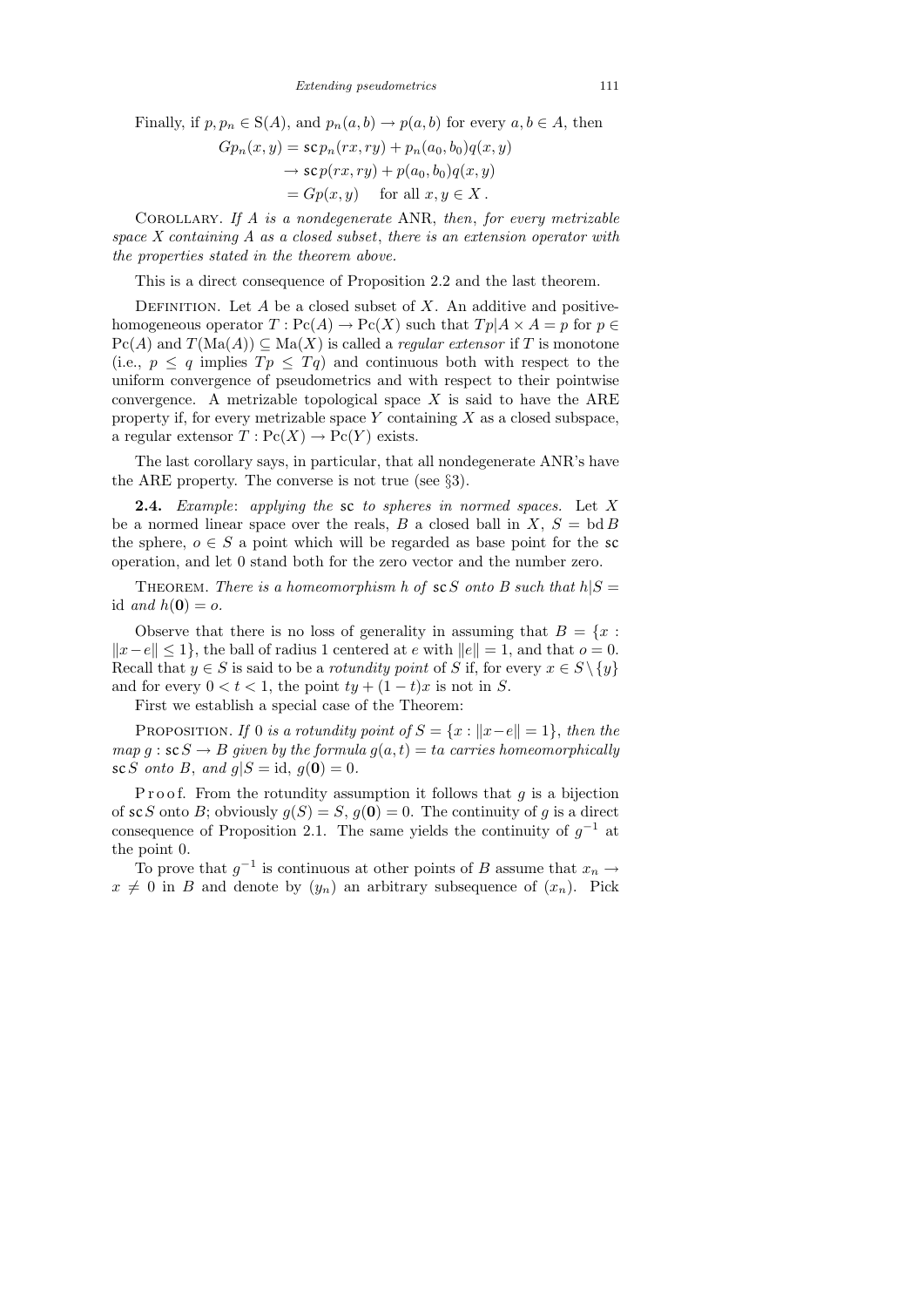$b, b_n \in S$  and  $t, t_n \in \mathbf{I}$  so that  $y_n = t_n b_n$  and  $x = tb$ . Select a subsequence  $(y'_n)$  of  $(y_n)$  such that the corresponding subsequence  $(t'_n)$  is convergent, say  $t'_n \to t' \in \mathbf{I}$ . Since  $t_n b_n \to x \neq 0$ , and  $||b_n|| \leq 2$  for all n, we conclude that  $t' \neq 0$ . Since S is closed,  $b'_n = y'_n/t'_n \rightarrow x/t' = (t/t')b \in S$ . Therefore  $t' = t$ . Hence

$$
g^{-1}(y'_n) = (b'_n, t'_n) \to (b, t) = g^{-1}(x) \quad \text{in } \text{sc } S.
$$

Thus every subsequence of  $(g^{-1}(x_n))$  admits a subsequence converging to  $g^{-1}(x)$ , whence  $g^{-1}(x_n) \to g^{-1}(x)$ , which is the continuity of  $g^{-1}$  at x.

It is well known that there exist Banach spaces whose spheres have no rotundity points. However, the following is true:

LEMMA. If  $(X, \|\cdot\|)$  is a normed space,  $S_1 = \{x : \|x\| = 1\}$  the unit sphere, and  $e \in S_1$ , then there is an equivalent norm  $|\cdot|$  for X such that  $|e| = 1$  and e is a rotundity point for the new sphere  $S_2 = \{x : |x| = 1\}.$ 

Proof. Let  $f$  be a continuous linear functional defined on  $X$  such that  $f(e) = 1$ . The required norm can be defined by

$$
|x| = [f(x)^{2} + ||x - f(x)e||^{2}]^{1/2}
$$

.

Proof of the Theorem. Let  $|\cdot|$  and e be those of the Lemma. Define  $B_0 = \{x : |x - e| \le 1\}$  and  $S_0 = \{x : |x - e| = 1\}$ . Obviously 0 is a rotundity point of  $S_0$ . Let  $f : X \to X$  be the homeomorphism acting affinely on each ray emanating from  $e$ , and carrying  $B_0$  onto B, i.e.,  $f(e + y) = e + |y|/||y||$  (with the convention  $0/0 = 0$ ). Let g be the homeomorphism of the Proposition but applied to the sphere  $S_0$  rather than S. Since S and  $S_0$  are homeomorphic, they may be regarded as the same topological space equipped with two different admissible bounded metrics. Therefore, by Theorem 2.1, there is a homeomorphism i of  $\mathcal{SC}S$  onto  $\mathcal{SC}S_0$ such that  $i(\mathbf{0}) = \mathbf{0}$ ,  $i(S) = S_0$ . Now, the formula  $h = (f|B_0) \circ g \circ i$  defines the required homeomorphism of  $\mathcal{SCB}$  onto B.

# 3. Hats and multihats. ARE property does not imply ANR

3.1. First we define the hat operation: the adjoining of a single squeezed cone over a subset of the space. We shall deal with pointed pairs  $(X, A, o)$ , where  $X, A$  are sets and  $o \in A \subseteq X$ .

DEFINITION. Given  $(X, A, o)$  and a pseudometric  $d \in P(X)$ , we let (11) hat $(X, A, o) = X \cup \text{sc } A$ ,

where the set  $A \subseteq X$  is identified with the subset A of scA, and

(12) 
$$
\operatorname{hat} d = \operatorname{sc} d | (X \cup \operatorname{sc} A) \times (X \cup \operatorname{sc} A).
$$

If X is a metrizable topological space, then  $hat(X, A, o)$  will be regarded as a topological space with the topology inherited from  $\mathcal{S} \mathcal{L}$ ; therefore, by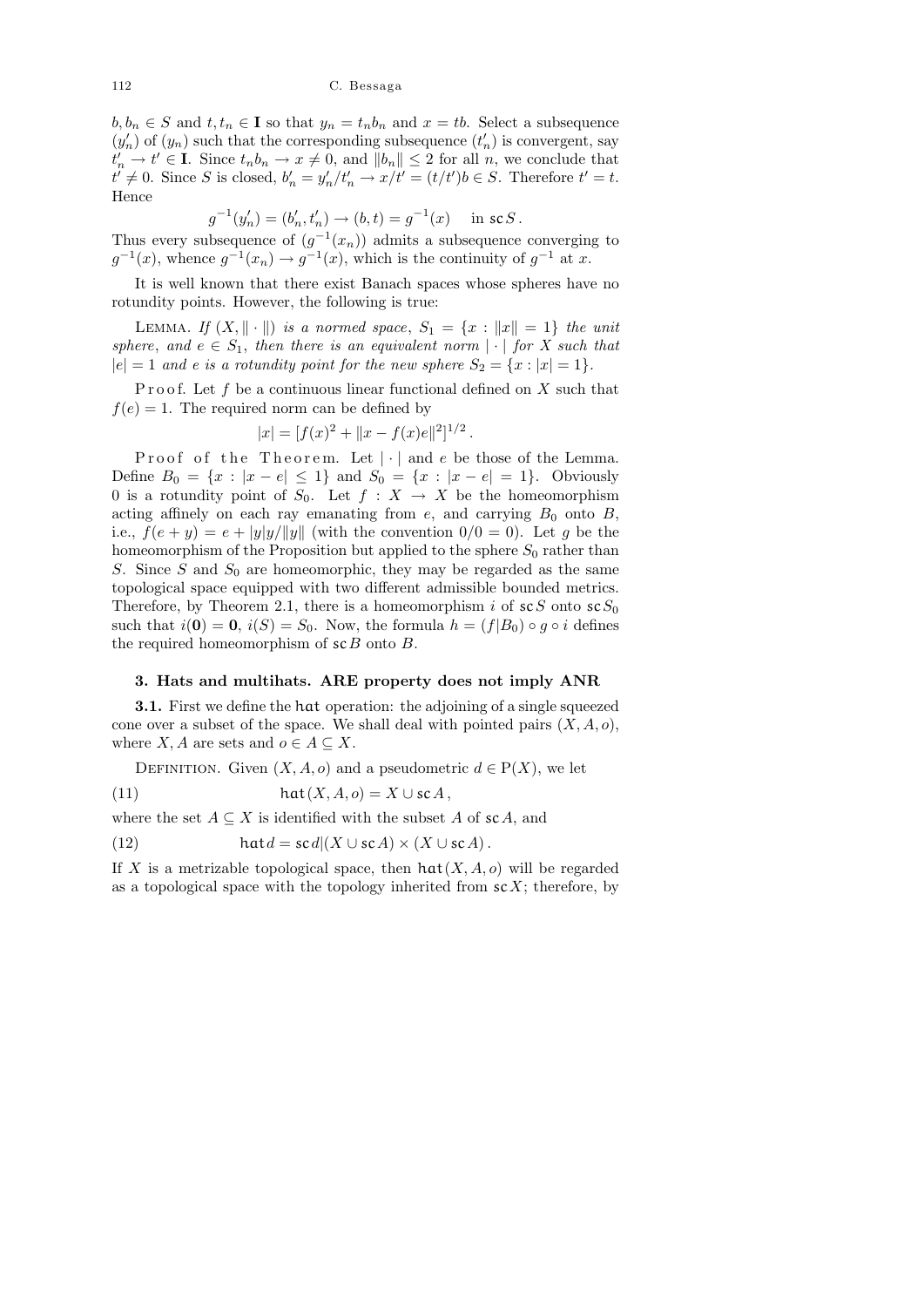Theorem 2.1,

(13) 
$$
\text{hat } d \in \text{Mab}(\text{hat}(X, A, o)) \quad \text{for every } d \in \text{Mab}(X) \, .
$$

Observe that if  $A = X$ , then  $hat(X, A, o) = scX$ ; if  $A = \{o\}$ , then  $hat{X} = X$ . In the sequel we shall assume that A admits at least two distinct points. It is clear that  $\text{h} \text{at} d | X \times X = d$ . Moreover, (12) and Definition 2.1 yield the explicit formula

(14) 
$$
\text{hat } d((a, t), x) = (1 - t) d(x, o) + t d(x, a)
$$
 for  $(a, t) \in \text{sc } A, x \in X$ .

3.2. In this section we shall define the multihat operation: the adjoining of a family of hats. We assume that X is a set and  $\mathcal{A} = [(A_{\lambda}, o_{\lambda})]_{\lambda \in \Lambda}$  and indexed family of pointed subsets of X.

DEFINITION. Given a pair  $(X, \mathcal{A})$  and a  $d \in P(X)$ , we let

(21) 
$$
\text{mht}(X, \mathcal{A}) = X \cup \bigcup_{\lambda \in \Lambda} C_{\lambda}, \quad \text{where } C_{\lambda} = [\text{sc}(A_{\lambda}, o_{\lambda}) \setminus A_{\lambda}] \times \{\lambda\}.
$$

More conveniently, but with less precision, we may ignore the factors  $\{\lambda\}$  in the last formula, remembering instead that the sets  $C_{\lambda}$  are pairwise disjoint (even in the case where the members in the family  $A$  are repeated!). Taking this into account we define

(22) 
$$
\text{mht } d | \text{hat}(X, A_\lambda, o_\lambda) \times \text{hat}(X, A_\lambda, o_\lambda)
$$
  
=  $\text{hat } d | \text{hat}(X, A_\lambda, o_\lambda) \times \text{hat}(X, A_\lambda, o_\lambda)$  for  $\lambda \in \Lambda$ ,

and

(23) 
$$
\begin{aligned} \text{mht } & d((a, u), (b, v)) \\ &= d(a, b)uv + d(a, o_{\mu})u(1 - v) + d(b, o_{\lambda})(1 - u)v \\ &+ d(o_{\lambda}, o_{\mu})(1 - u)(1 - v) \quad \text{if } (a, u) \in C_{\lambda}, \ (b, v) \in C_{\mu}, \ \lambda \neq \mu \,. \end{aligned}
$$

PROPOSITION. The function  $mhtd : mht(X, A) \times mht(X, A) \rightarrow \mathbb{R}$  is a pseudometric and  $mht d \in M(mht(X, A))$  if  $d \in M(X)$ .

Proof. Since the triangle inequality involves three points, it is enough to consider the case where  $\mathcal{A} = [(A_{\lambda}, o_{\lambda})]_{\lambda \in \{1,2,3\}}$ . Clearly, then  $mht(X, \mathcal{A})$ can be regarded as a subset of

$$
\textit{sc}(\textit{sc}(\textit{sc}(X,o_1), o_2), o_3),
$$

and it is easily seen that, with this identification,

$$
mht d = sc_3sc_2sc_1d | mht(X, A) \times mht(X, A) .
$$

This combined with Theorem 2.1 yields the assertion.

Easy consequences of the properties of the sc operation discussed in Sect. 2.1 are summarized in the following: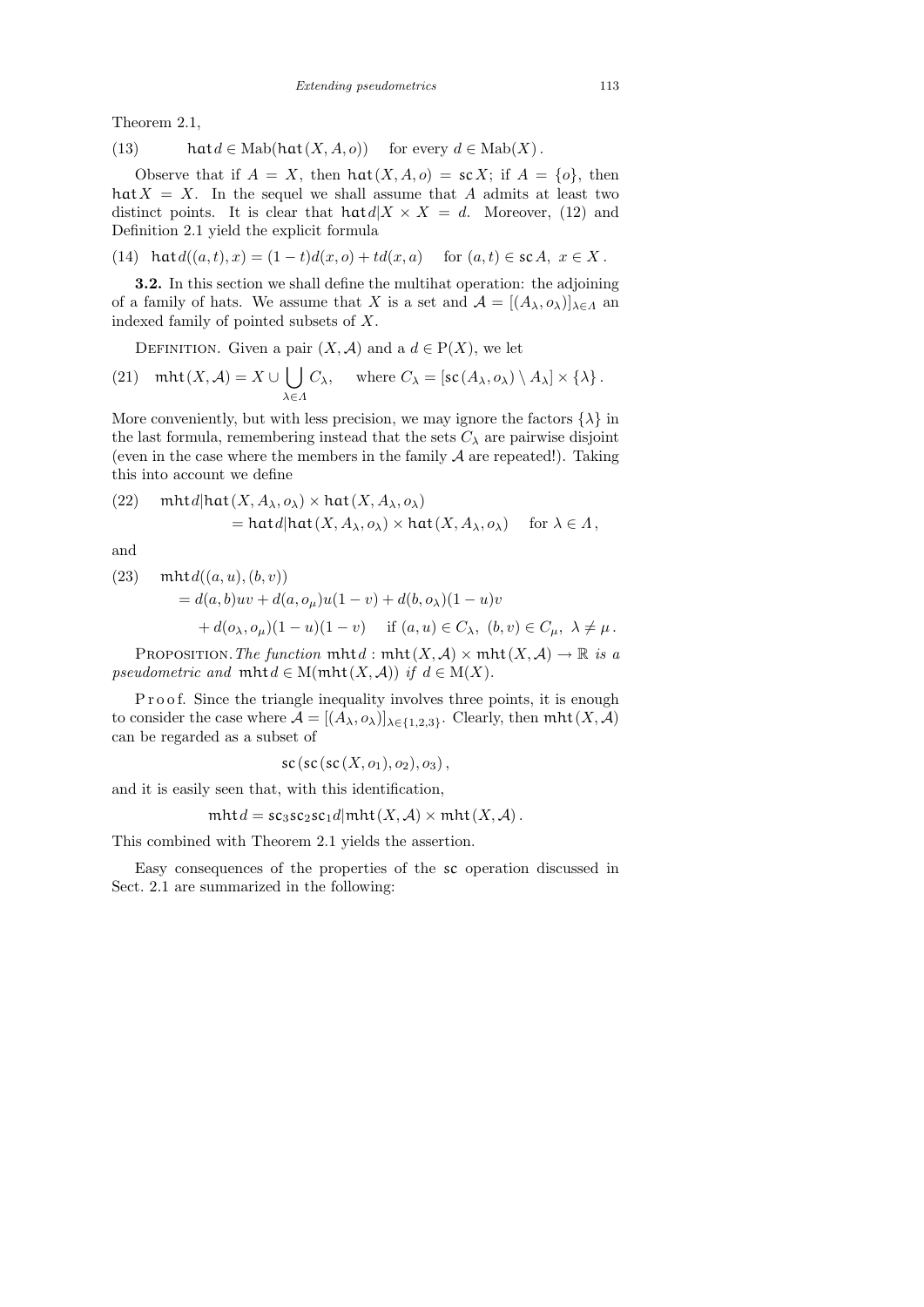THEOREM. The operator mht :  $P(X) \rightarrow P(\text{mht}(X, \mathcal{A}))$  is additive, positive-homogeneous, monotone (i.e.,  $p \leq q$  implies  $mht p \leq mht q$ ) and continuous with respect to the pointwise convergence of pseudometrics and with respect to their uniform convergence as well; moreover,  $\|\text{mht }p$  $mhtq|| \leq ||p - q||$  for  $p, q \in P(X)$ ,  $mhtd|X \times X = d$ , and  $mhtd|scA_{\lambda} \times$  $\operatorname{sc} A_{\lambda} = \operatorname{sc} (d | A_{\lambda} \times A_{\lambda}), \ \lambda \in \Lambda.$ 

**3.3.** We shall introduce a topology on the multihat  $mht(X, \mathcal{A})$ , for X being a metrizable topological space.

THEOREM. Assume that X is a metrizable topological space and  $A =$  $[(A_{\lambda}, o_{\lambda})]_{\lambda \in \Lambda}$ , where  $o_{\lambda} \in A_{\lambda}$  for  $\lambda \in \Lambda$ . Then the topology of the metric space  $(\text{mht}(X, \mathcal{A}), \text{mht} d)$  does not depend on the choice of the metric d in  $Mab(X)$ .

The topology described by the theorem will be referred to as the topology of the multihat  $mht(X, A)$ .

P r o o f. Let  $d \in \text{Mab}(X)$ . Define:  $Y = \text{mht}(X, \mathcal{A}), Y_{\lambda} = \text{sc } A_{\lambda} \setminus A_{\lambda} =$  $hat(X, A_\lambda, o_\lambda) \setminus X$ , and  $\delta = \text{mht } d$ . By (14), (22) and (23) we have

(31) dist<sub> $\delta$ </sub> $(z, Y \setminus Y_\lambda) \ge \min[t, 1 - t]d(a, o_\lambda) > 0$  for each  $z = (a, t) \in Y_\lambda$ .

Thus each  $Y_{\lambda}$  is open in the metric space  $(Y, \delta)$ .

The theorem immediately follows from the last statement, from the fact that  $\delta$  extends d and from the next lemma, which together characterize the convergence in the metric space  $(Y, \delta)$ .

LEMMA. Let  $y_n = (x_n, t_n) \in Y_{\lambda(n)}$  for  $n \in \mathbb{N}$   $(x_n \in A_{\lambda(n)} \subseteq X)$ , and let  $y \in Y$ . Then

(i)  $y_n \to y = (x, t) \in Y_\lambda$  iff  $\lambda(n) = \lambda$  for all but finitely many n's and  $t_n \rightarrow t$ ,  $x_n \rightarrow x$ ;

(ii)  $y_n \to y = x \in X$  iff for every  $\varepsilon > 0$  each set

$$
\mathbb{N}_0(\varepsilon) = \{n : 1 - t_n \ge \varepsilon \text{ and } d(o_{\lambda(n)}, x) \ge \varepsilon\},\
$$
  

$$
\mathbb{N}_1(\varepsilon) = \{n : t_n \ge \varepsilon \text{ and } d(x_n, x) \ge \varepsilon\},\
$$
  

$$
\mathbb{N}_2(\varepsilon) = \{n : \min[d(o_{\lambda(n)}, x), d(x_n, x)] \ge \varepsilon\}
$$

is finite.

It is easily seen that the finiteness of the sets in (ii) does not depend on the particular choice of the metric  $d \in \text{Mab}(X)$ , although d appears in their definitions.

P r o o f o f (i). This is an immediate consequence of  $(31)$ .

P r o o f o f (ii). Assume that n is not in  $\mathbb{N}_0(\varepsilon) \cup \mathbb{N}_1(\varepsilon) \cup \mathbb{N}_2(\varepsilon)$  and that  $\varepsilon \leq 2^{-1}$ . Then either  $d(o_{\lambda(n)}, x) < \varepsilon$  and  $t_n < \varepsilon$ , or  $d(x_n, x) < \varepsilon$  and  $1 - t_n < \varepsilon$ .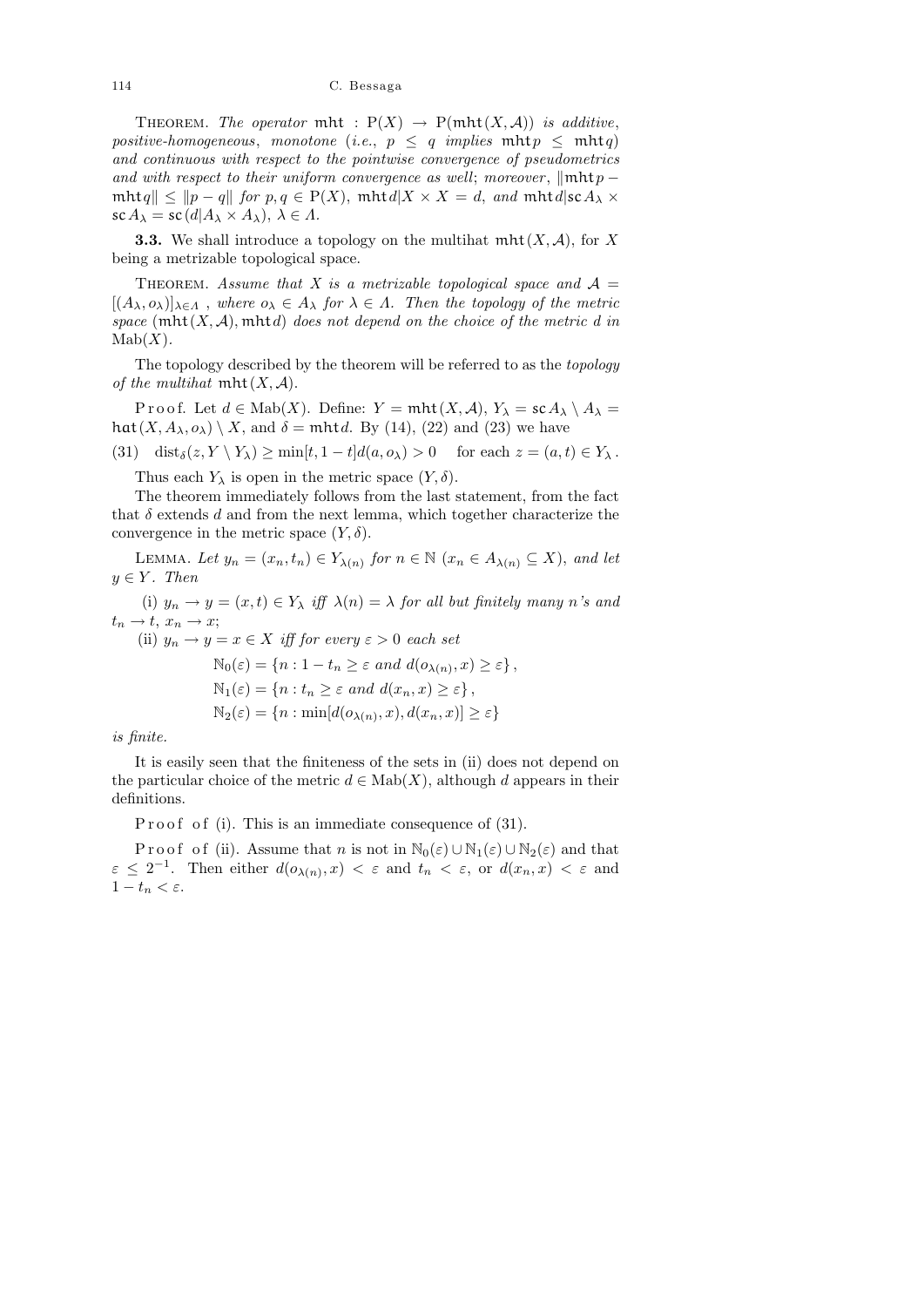By  $(14)$  and  $(22)$  we have

(32)  $\delta(y_n, x) = t_n d(x_n, x) + (1 - t_n) d(o_{\lambda(n)}, x)$ .

Hence  $\delta(y_n, x) \leq \varepsilon ||d|| + \varepsilon$ . Thus the condition of (ii) implies the convergence  $y_n \to x$ .

On the other hand, by (32), 
$$
\mathbb{N}_0(\varepsilon) \cup \mathbb{N}_1(\varepsilon) \subseteq \{n : \delta(y_n, x) \ge \varepsilon^2\}
$$
 and

 $\delta(y_n, x) \ge \min[d(x_n, x), d(o_{\lambda(n)}, x)].$ 

Hence

$$
\mathbb{N}_0(\varepsilon) \cup \mathbb{N}_1(\varepsilon) \cup \mathbb{N}_2(\varepsilon) \subseteq \{n : \delta(y_n, x) \ge \varepsilon^2\} \cup \{n : \delta(y_n, x) \ge \varepsilon\},\
$$

which is finite if  $y_n \to x$ .

This completes the proof of (ii).

Corollary. Under the assumption of the Theorem, the operator mht :  $P(X) \to P(\text{mht}(X, A))$  has the properties:

 $mht(Pbc(X)) \subseteq Pbc(mht(X, A)), mht(Mab(X)) \subseteq Mab(mht(X, A)).$ 

Moreover, if X is compact, then  $mht|Pc(X)$  is a regular extensor.

Theorem 3.3 is due to the referee; the proof presented here is a slight modification of his proof. The theorem stated in the original version of the manuscript was valid only in the case where  $\mathcal{A} = [(Y_n, o_n)]_{n \in \mathbb{N}}$ , with  $Y_n$ closed and satisfying the condition (i) of the lemma below for  $(Y, p) = (X, d)$ .

**3.4.** LEMMA. Let  $(Y, p)$  be a metric space, let  $(Y_n)$  be a sequence of closed subspaces of Y such that:

(i) diam  $Y_n \to 0$ , bd  $Y_n \setminus \bigcup_{k \in \mathbb{N}} \text{int } Y_k \neq \emptyset$ ,

and let f be a map from Y to a metric space  $(E, q)$  such that:

- (ii) diam  $f(Y_n) \to 0$ ,
- (iii)  $f|Y \setminus \bigcup_{k \in \mathbb{N}} \text{int } Y_k$  is continuous,
- (iv)  $f|Y_k$  is continuous for every  $k \in \mathbb{N}$ .

Then f is continuous.

P r o o f. Assume that  $x_n \to x$  in Y. If  $x \in \text{int } Y_k$  for some k, then  $f(x_n) \to f(x)$  by (iv); if  $(y_n)$  is a subsequence of  $(x_n)$  such that all  $y_n$ 's are in one set  $Y_k$  or all of them are in  $Y \setminus \bigcup_{k \in \mathbb{N}} \text{int } Y_k$ , then  $f(y_n) \to f(x)$ by (iv) and (iii). Therefore, without loss of generality, we may assume that  $x \in Y \setminus \bigcup_{k \in \mathbb{N}} \text{int } Y_k$  and that  $x_n \in \text{int } Y_{k(n)}$  where  $k(n) \to \infty$ . By (i) we can pick  $z_n \in \text{bd } Y_{k(n)} \setminus \bigcup_{k \in \mathbb{N}} \text{int } Y_k$  and then  $z_n \to x$  by (i) again. By (iii),  $f(z_n) \to f(x)$ , whence, by (ii),  $f(x_n) \to f(x)$ .

In the original version of the manuscript the statement of the lemma was incorrect (the second condition in (i)). Its present appearance is due to the referee.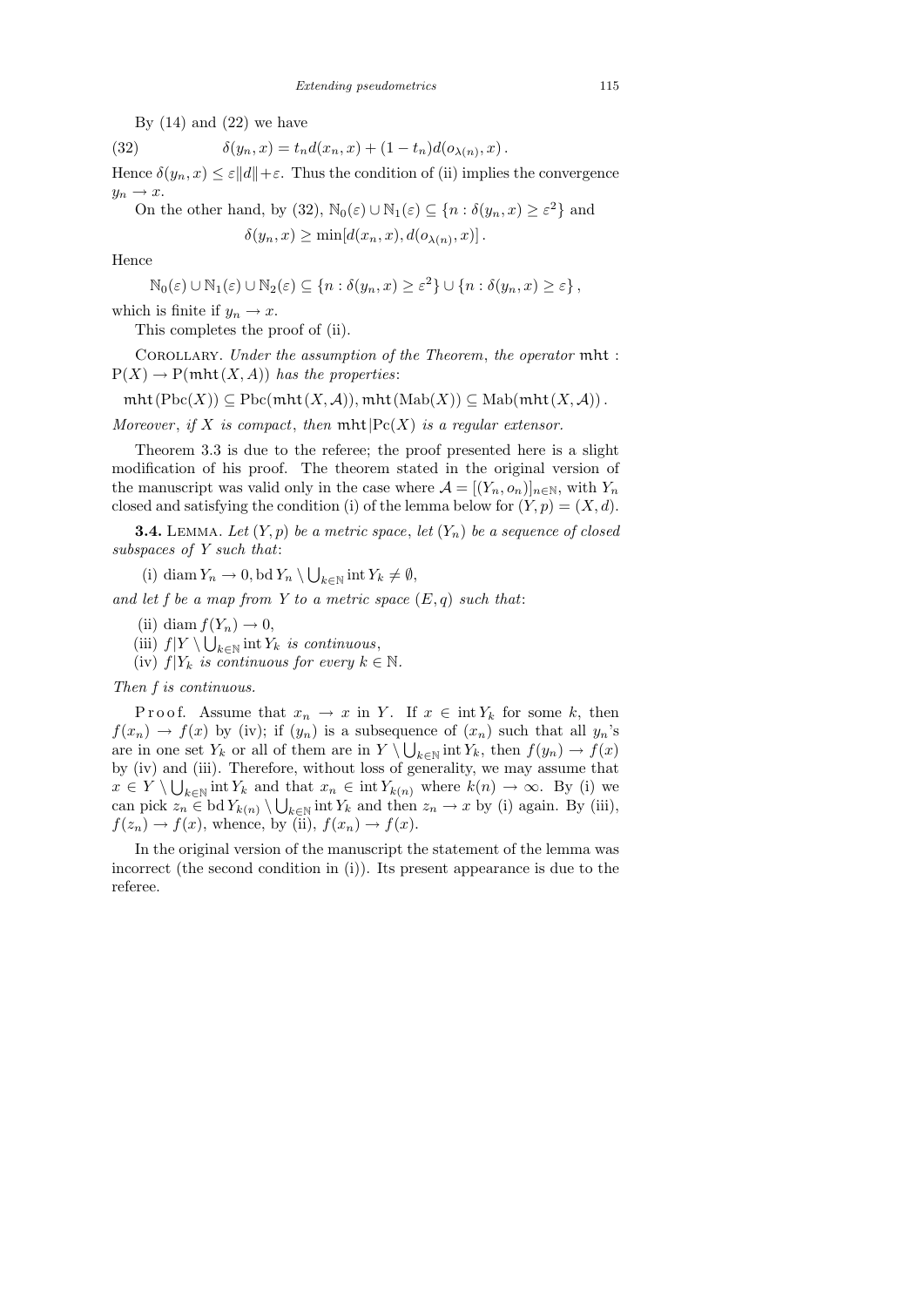**3.5.** Let  $\mathbb{P}$  be a closed r-dimensional cube,  $r \in \mathbb{N}$ . Let  $(K_n)_{n \in \mathbb{N}}$  be a sequence of pairwise disjoint open Euclidean balls contained in P. Finally, let  $A_n = \text{bd } K_n$  and  $o_n \in A_n$  for  $n \in \mathbb{N}$ , and  $\mathcal{A} = [(A_n, o_n)]$ .

THEOREM. The space  $\mathbb{X} = \mathbb{P} \setminus \bigcup_{n \in \mathbb{N}} K_n$  has the ARE property but is not an ANR.

First, we establish the following

LEMMA. The space  $mht(X, A)$  is homeomorphic to the cube  $\mathbb P$  and, therefore, is an ANR.

P r o o f. For each  $n \in \mathbb{N}$ , let  $g_n$  be the homeomorphism of Proposition 2.4 carrying  $\mathsf{sc}(A_n, o_n)$  onto the closed ball  $K_n \cup A_n$ , which is the identity on  $A_n$ . Define  $f : \text{mht}(\mathbb{X}, \mathcal{A}) \to \mathbb{P}$  by

$$
f|\mathbb{X} = id_{\mathbb{X}}, \quad f| sc A_n = g_n.
$$

Applying Lemma 3.4 to f and to  $f^{-1}$  (with  $Y_n = sc A_n$  and with  $Y_n =$  $K_n \cup A_n$ , we get the assertion of our Lemma.

Proof of the Theorem. Assume that  $Y$  is a metric space containing X. By Theorem 3.3 the multihats  $mht(X, A)$  and  $mht(Y, A)$  are metrizable topological spaces. Since  $X$  is a closed (compact) subset of  $Y$ , we conclude that the ANR space  $mht(\mathbb{X}, \mathcal{A})$  is a closed subspace and a neighborhood retract of  $mht(Y, A)$ . By Corollary 2.3, there is a regular extensor  $G$ :  $Pc(mht(X, A)) \to Pc(mht(Y, A))$ . By Corollary 3.3, the extension operator mht :  $P(X) \to P(\text{mht}(X, \mathcal{A}))$  restricted to  $Pc(X)$  is also a regular extensor.

Recalling that  $Y \subseteq \text{mht}(Y, \mathcal{A})$  we define the required regular extensor  $T: \mathrm{Pc}(\mathbb{X}) \to \mathrm{Pc}(Y)$  by the formula

$$
Tp(y, z) = G(\text{mht } p)(y, z) \quad \text{ for } y, z \in Y, \ p \in \text{Pc}(\mathbb{X}).
$$

Since X is compact, and diam  $A_n \to 0$ , the spheres  $A_n$  have at least one cluster point, say  $x_0$ , X is not locally contractible at  $x_0$ , and therefore (cf. [Bor]) is not an ANR.

3.6. We shall define some other extension constructions related to the sc: chord (attaching a single string), isol (adjoining an isolated point), c (the cone construction), harp (attaching a family of strings).

Given a bi-pointed set  $(A, a, \alpha)$ ,  $a, \alpha \in A$ ,  $a \neq \alpha$ , define

$$
chord(A, a, \alpha) = hat(A, \{a, \alpha\}, a), \quad chord p = hat p \quad for \ p \in P(A).
$$

The subset  $S = sc({a,\alpha},a)$  is referred to as the *string* attached to the points a,  $\alpha$ . The point  $(\alpha, t) \in S$ ,  $t \in I$ , will be written in the form

$$
t\alpha \oplus (1-t)a.
$$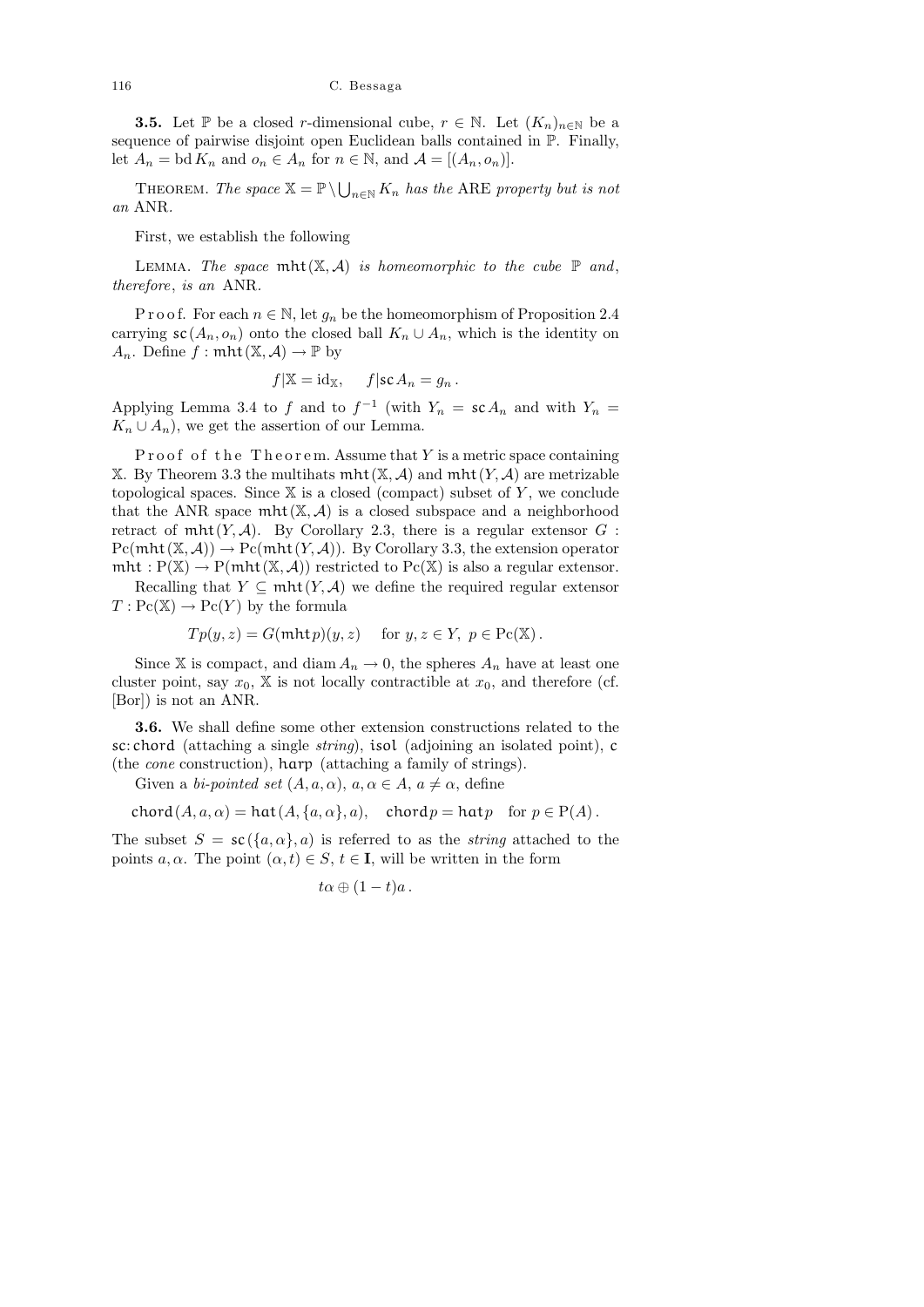The last expression together with the formula (14) and the formula (11) in 2.1 show that the roles of the end-points  $a, \alpha$  are symmetric. We define

isol $(A, a, \alpha) = A \cup \{2^{-1}\alpha \oplus 2^{-1}a\}, \text{ isol } p = \text{chord } p \text{|isol}(A, a, \alpha).$ We define  $c(A, a, \alpha) = sc(isol(A, a, \alpha), o)$  where  $o = 2^{-1}\alpha \oplus 2^{-1}a$  and  $cp = sc(isolp).$ 

Given a set A admitting at least two distinct points and a family  $\mathcal{B} =$  $[(a_{\lambda}, b_{\lambda})]_{\lambda \in \Lambda}$  of pairs of distinct points of A, define harp $(A, B) = \text{mht}(A, A)$ with  $\mathcal{A} = [(\{a_\lambda, b_\lambda\}, a_\lambda)]_{\lambda \in \Lambda}$  and  $\text{harp } q = \text{mht } q$ . The subsets

$$
S_{\lambda} = \operatorname{sc}(\{a_{\lambda}, b_{\lambda}\}, a_{\lambda}) = \{tb_{\lambda} \oplus_{\lambda} (1-t)a_{\lambda} : t \in \mathbf{I}\}, \quad \lambda \in \Lambda,
$$

of  $\text{harp}(A, \mathcal{B})$  are referred to as the *strings* of the harp. Let us note that each string is well-spanned, i.e., it is isometric to the line segment of length equal to the distance between the ends of the string, and, even if all the strings have common ends, they do not touch each other, except at the ends. Of course such a strange harp cannot be placed in any Euclidean space (more generally: in a normed space with rotund norm) but, perhaps, can be played by angels.

## 4. The sc construction and related metric extensions as functors

**4.1.** The category  $\mathcal{SET}_1$  and the construction sc. The objects of  $\mathcal{SET}_1$ are pointed sets  $(A, a)$ , and morphisms  $f : (A, a) \to (B, b)$  are maps  $f : A \to$ B such that  $f(a) = b$ . The construction sc is a triple of maps: sc, sc', sc'' acting on objects, morphisms and pseudometrics, respectively, which are defined as follows:

(41) 
$$
\mathsf{sc}(A, a) = ((A \setminus \{a\}) \times \mathcal{J} \cup A, a)
$$

where  $\mathcal{J} = (0, 1)$ , the open interval; if  $f : (A, a) \rightarrow (B, b)$ , then sc'f:  $\operatorname{sc}(A, a) \to \operatorname{sc}(B, b)$  is defined by

(41') 
$$
\operatorname{sc}' f(y) = f(y), \quad \operatorname{sc}' f(x, u) = \begin{cases} (f(x), u) & \text{if } f(x) \neq b, \\ b & \text{if } f(x) = b, \end{cases}
$$

for  $y \in A$ ,  $(x, u) \in (A \setminus \{a\}) \times J$ ; for  $p \in P(A, a)$  we let  $sc''p = q \in$  $P(\mathsf{sc}(A, a))$  be defined by

$$
q(x, y) = p(x, y) \quad \text{if } x, y \in A,
$$

(41") 
$$
q((x, u), y) = (1 - u)p(y, a) + up(y, x),
$$

$$
q((x, u), (y, v)) = 2^{-1}[p(x, y)(u + v - |u - v|) + p(x, a)(u - v + |u - v|) + p(y, a)(v - u + |u - v|)].
$$

We note that the pair  $(\mathsf{sc}, \mathsf{sc}'')$  corresponds to the sc defined in Sect. 2.1. The reason for redefining it was to avoid identifications of points of  $A \times I$ and obtain the genuine inclusion  $A \subseteq sc A$ .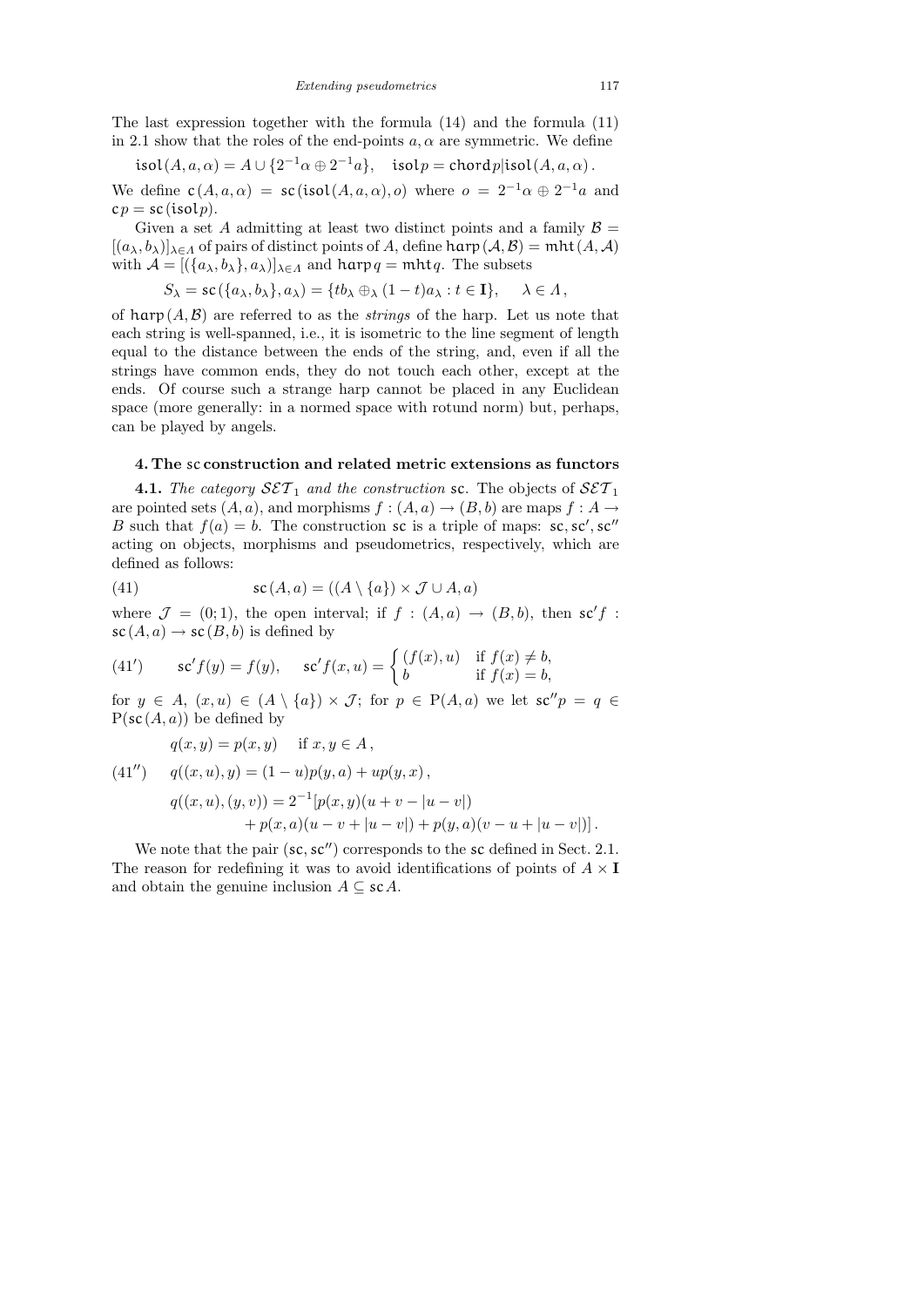118 C. Bessaga

For every morphism  $f : (A, a) \rightarrow (B, b)$  and for every pseudometric  $p \in P(B, b)$  we define  $f_* p \in P(A, a)$  by

(42) 
$$
f_*p(x,y) = p(f(x), f(y)) \text{ for } x, y \in A.
$$

We shall list some properties of the defined notions which easily follow from the results of Sect. 2.1 and from formulas (41) and (42):

- (43) The pair  $(\text{sc}, \text{sc}')$  is a functor on the category  $\mathcal{SET}_1$ .
- (44) If  $f : (A, a) \to (B, b)$  and  $q \in P(B, b)$ , then  $sc''(f_*q) = (sc'f)_*sc''q$ .
- (45) If  $f : (A, a) \rightarrow (B, b)$  and  $p \in P(A)$ ,  $q \in P(B)$  are such that p dominates  $f_*q$  and  $||q|| < \infty$  [such that  $f_*q \leq p$ ], then sc''p dominates  $(\mathsf{sc}'f)_* \mathsf{sc}''q$  [ $(\mathsf{sc}'f)_* \mathsf{sc}''q \leq \mathsf{sc}''p$ ].
- (46) If A, B are metrizable topological spaces, and  $f : A \rightarrow B$  is a continuous map with  $f(a) = b$ , then  $\mathsf{sc}' f : \mathsf{sc}(A, a) \to \mathsf{sc}(B, b)$  is continuous.
- (47) If A and B are equipped with metrics d and δ, respectively, and  $f : (A, a) \rightarrow (B, b)$  is Lipschitzian (i.e.,  $f_*\delta \leq Cd$ ), then  $sc'f$ :  $\operatorname{sc}(A, a) \to \operatorname{sc}(B, b)$  satisfies the Lipschitz condition with the same constant C.

We recall that the topology of  $\mathfrak{sc}(A, a)$  is the one determined by  $\mathfrak{sc}''d$ where  $d$  is an arbitrary admissible bounded metric for  $A$ . The statements  $(46)$  and  $(47)$  are immediate consequences of  $(45)$  and  $(45)$  [...], respectively.

**4.2.** The category  $\mathcal{PATR}_1$  and the construction hat. Objects of  $\mathcal{PATR}_1$ are pointed pairs  $(X, A, a)$ ; morphisms  $f : (X, A, a) \rightarrow (Y, B, b)$  are maps  $f: X \to Y$  such that  $f(A) \subseteq B$  and  $f(a) = b$ . The construction hat is the triple hat, hat', hat'', where

$$
hat(X, A, a) = (X \cup (A \setminus \{a\}) \times \mathcal{J}, A, a);
$$
  
\n
$$
hat'f(x) = f(x),
$$
  
\n
$$
hat'f(y, u) = \begin{cases} (f(y), u) & \text{if } f(y) \neq b, \\ b & \text{if } f(y) = b; \end{cases}
$$
  
\n
$$
hat''p = sc''p|hat(X, A, a), \text{ where } sc'' : P(X) \to P(sc(X, a)).
$$

The pair (hat, hat') is a functor acting on  $\mathcal{PALR}_1$ .

**4.3.** The category  $\mathcal{SET}_2$  and the constructions: chord, isol, cone.  $\mathcal{SET}_2$  is the category of bi-pointed sets  $(A, a, \alpha)$ ,  $a, \alpha \in A$ ,  $a \neq \alpha$ , where the morphisms  $f : (A, a, \alpha) \to (B, b, \beta)$  are maps  $f : A \to B$  such that  $f(a) = b$ and  $f(\alpha) = \beta$ .

The construction chord is the triple chord, chord', chord'', where

$$
chord(A, a, \alpha) = (A \cup \{t\alpha \oplus (1-t)a : t \in \mathcal{J}\}, a, \alpha);
$$
  
chord' $f(x) = f(x),$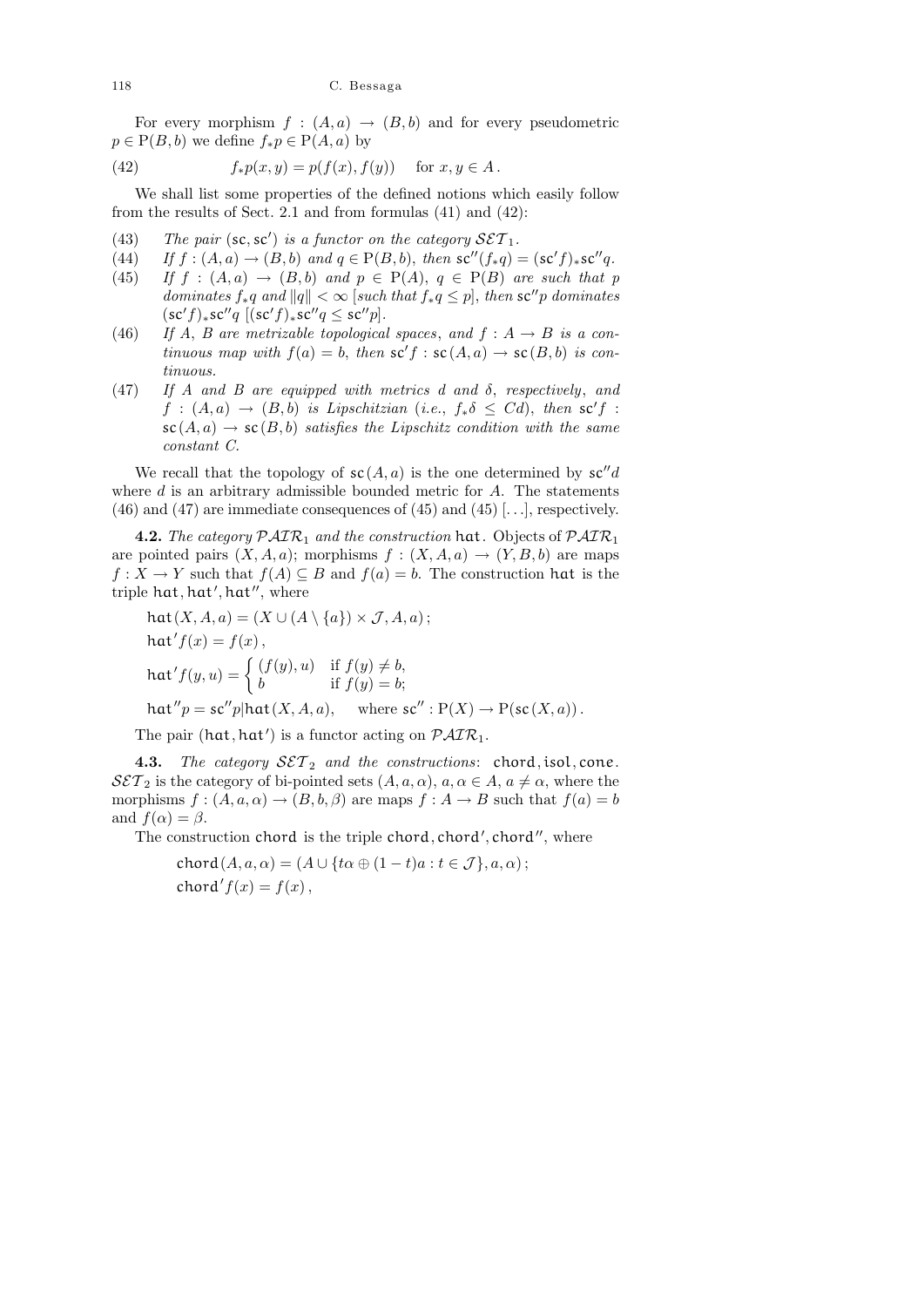$$
\begin{aligned}\n\text{chord}'f(t\alpha \oplus (1-t)a) &= t\beta \oplus (1-t)b; \\
\text{chord}''p(x,y) &= p(x,y) \,, \\
\text{chord}''p(t\alpha \oplus (1-t)a, y) &= tp(\alpha, y) + (1-t)p(a, y) \,, \\
\text{chord}''p(t\alpha \oplus (1-t)a, \ u\alpha \oplus (1-u)a) &= |t-u|p(a, \alpha) \,. \n\end{aligned}
$$

Clearly, (chord, chord') is a functor acting on  $\mathcal{SET}_2$ . The construction isol is the triple isol, isol', isol'':

> $\mathfrak{isol}(A,a,\alpha)=(A\cup\{o_A\},o_A)\quad\text{ where } o_A=2^{-1}\alpha\oplus 2^{-1}a\,;$ isol' $f(x) = f(x)$ , isol' $f(o_A) = o_B$  for  $f : (A, a, \alpha) \rightarrow (B, b, \beta);$ isol $''p(x, y) = p(x, y)$ , isol" $p(y, o_A) = 2^{-1}(p(y, \alpha) + p(y, a))$ .

The pair (isol, isol') is a functor from the category  $\mathcal{SET}_2$  to  $\mathcal{SET}_1$ .

Finally, the *cone* construction is the triple  $c, c', c'',$  where  $(c, c')$  is the functor from  $\mathcal{SET}_2$  to  $\mathcal{SET}_1$  which is the composition of the functors (isol, isol') and (sc, sc');  $c''p = sc''(isol''p)$ .

5. Problems and comments. The word "linear", when applied to cones  $P(X)$ ,  $M(X)$ , means "additive and positive-homogeneous". The word "compactum" means a "metrizable compact space".

The problems are arranged according to the sections they are related to. The crucial one for our subject is Problem 221.

To keep within the framework of Banach spaces, we ask most of the questions about pseudometrics for compacta, although these questions admit analogues for general metrizable spaces.

To Section 1.2: For a set A with card  $A \geq 2$ , the positive multiples of the pseudometrics  $p_B$  defined by (29) are called in the literature "Hamming" semimetrics" (we say: Hamming pseudometrics). Lemma 1.2 is due to Deza [De]. It says that, if  $2 \leq \text{card } A \leq 4$ , then every  $d \in P(A)$  is the sum of a certain number of Hamming pseudometrics. This is not so when card  $A \geq 5$ . The simplest example is  $A = \{1, 2, 3, 4, 5\}$ ; the metric  $d \in M(A)$ defined by  $d(i, j) = 3 + (-1)^{i+j}$  for  $i \neq j$ ,  $d(i, i) = 0$  cannot be written as a sum of Hamming pseudometrics (it is easily seen that subtracting from d any Hamming pseudometric violates a triangle inequality). Clearly, d also cannot be expressed as  $p + q$  with  $p, q \in P(A) \setminus M(A)$ . For information on Hamming pseudometrics and their relation to the problem of isometric embeddings of metric spaces in  $L_1$  see [AM], [Av], [D], [De], [AD], [K], [Ke].

PROBLEM 121. Describe all edge vectors of the polyhedral cone  $P_n =$  $P(A)$  with card  $A = n$ .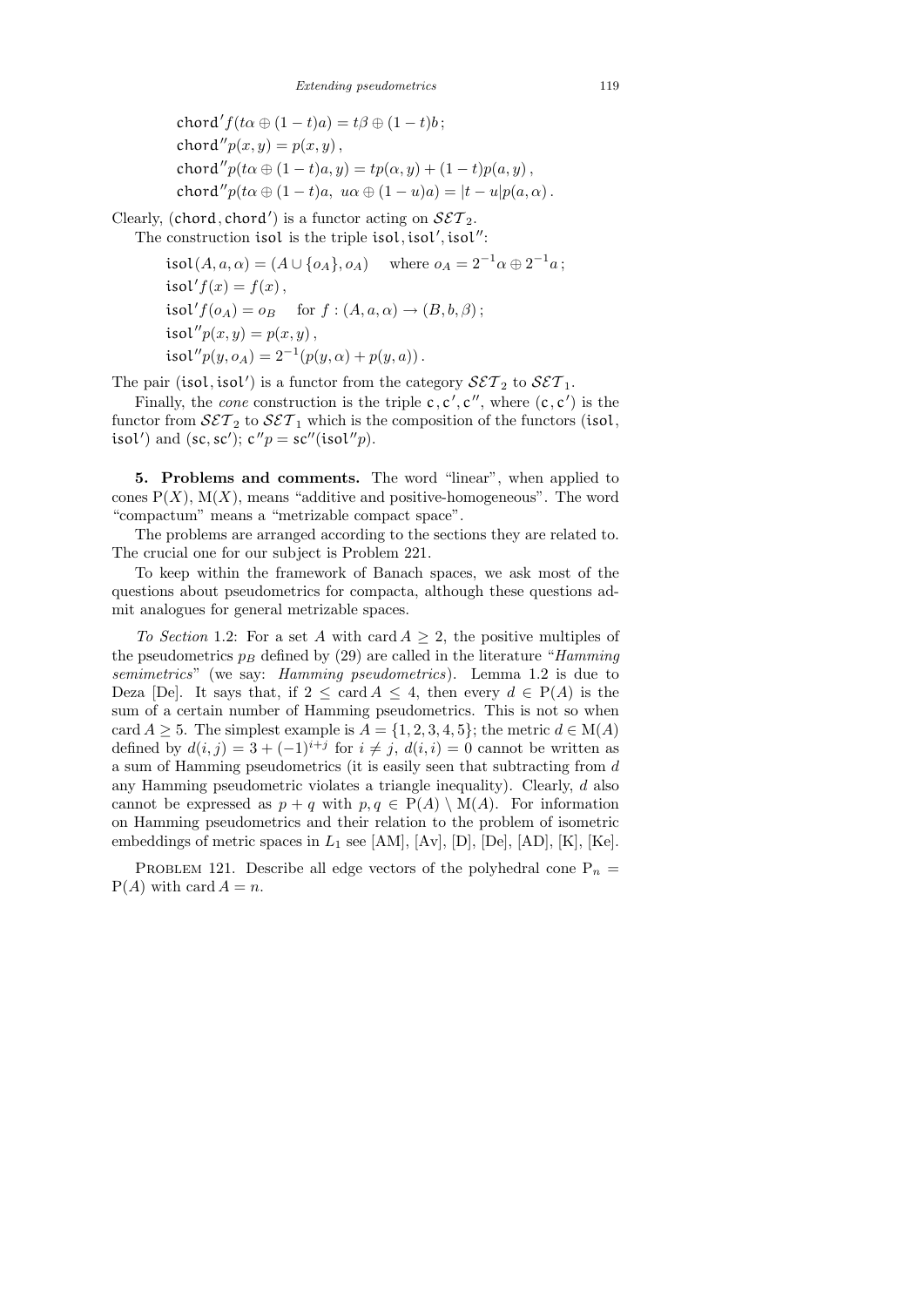#### 120 C. Bessaga

As far as I know the question has been answered only for small values of n.

To Section 1.4:

PROBLEM 141. Let X be a compactum. Investigate isomorphism properties of the Banach space  $E(X)$  generated in the space  $C(X \times X)$  by  $\text{Pc}(X)$ . Does  $E(X)$  always have the approximation property or a basis?

By a *Dugundji operator* of a compact pair  $(Y, Z)$  we mean a bounded linear operator  $T: C(Z) \to C(Y)$  such that  $Tf|Z = f$  for  $f \in C(Z)$ .

PROBLEM 142. Given a compactum A, let  $X = scA$ . Does the operator  $\operatorname{sc}: \operatorname{Pc}(A) \to \operatorname{Pc}(X)$  extend to a Dugundji operator from  $C(A \times A)$  into  $C(X \times X)$ ?

To Section 2.3: We note that, in the compact case, the proofs of the main results are much simpler (cf. [B]).

PROBLEM 231. Does every compact pair  $(X, A)$  admit a regular extensor? Do there exist norm-continuous linear extending operators from  $\text{Ma}(A)$ into  $\text{Ma}(X)$ ?

CONJECTURE. The answer to the first question is "no", to the second " $yes$ ".

PROBLEM 232. For a compactum  $X$  describe all the continuous linear functionals on Pc(X). Are they represented as integrals of  $p(x, y)$  with respect to certain Borel measures on  $X \times X$ ?

PROBLEM 233. For a compact pair  $(X, A)$ , card  $A \geq 2$ , every normcontinuous linear extending operator from  $\text{Pc}(A)$  into  $\text{Pc}(X)$  can be "perturbed" to get an extension operator carrying  $\text{Ma}(A)$  into  $\text{Ma}(X)$ . (Use the trick in the proof of Theorem 1 in [KN] for a fixed metric.) Can this be done in the noncompact case?

We note here that the proof of Leppik's Lemma is a modification of the [KN] trick.

PROBLEM 234. Assume that  $(X, A)$  is a compact pair which admits a regular extensor, and  $\delta \in \text{Ma}(X)$  is a fixed metric. Does there exist a regular extensor  $T: \text{Pc}(A) \to \text{Pc}(X)$  and a constant  $c > 0$  such that  $p \leq \delta |A|$  implies  $Tp \leq c\delta$ ?

PROBLEM 235. Let A and B be compacta. If  $\sh B = \sh A$  and A has the ARE property, does B have it? (The symbol sh denotes the Borsuk shape [Bors]).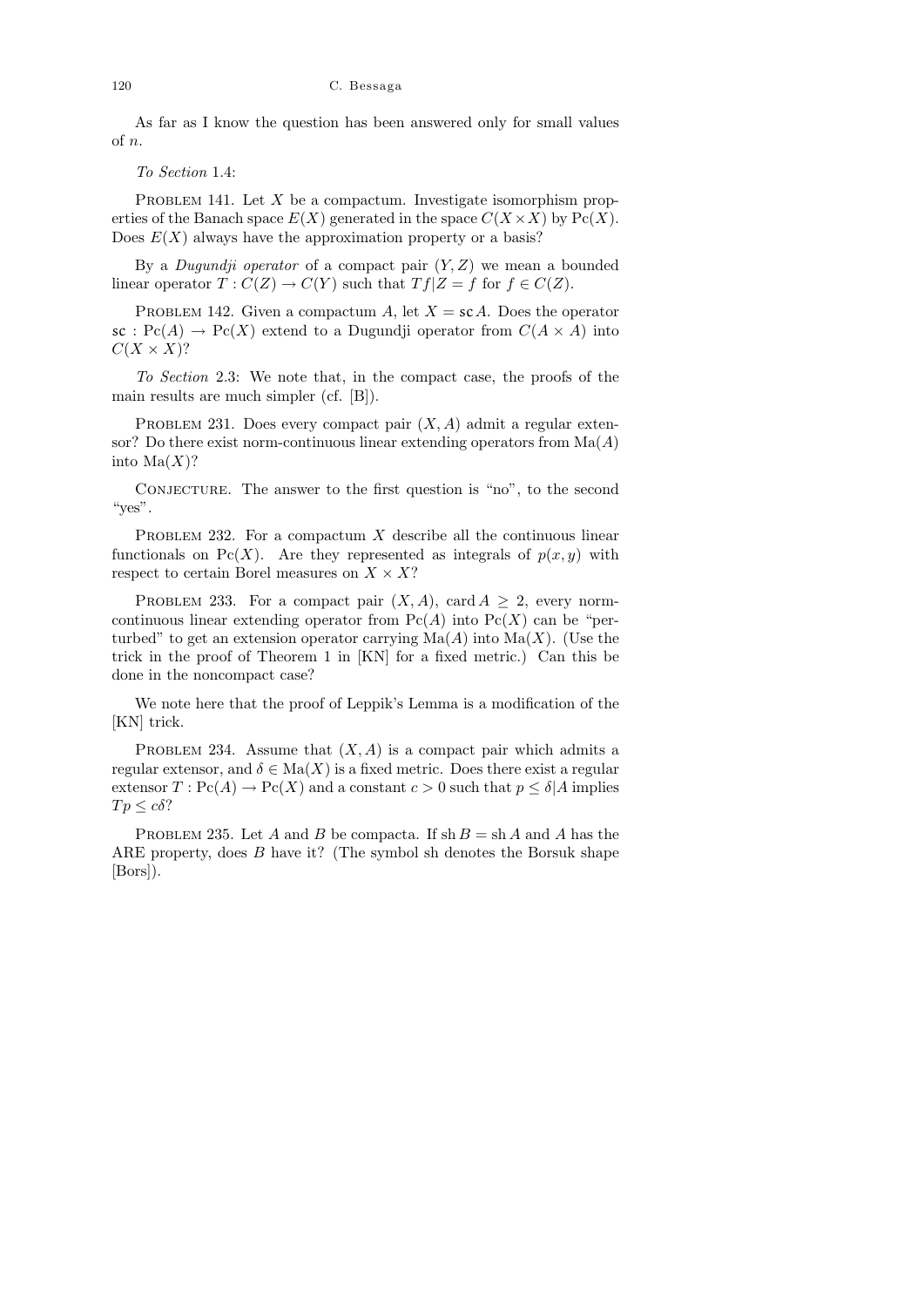To Section 3.6:

PROBLEM 361. Given a pointed metric space  $(X, o)$  and a metrizable pair  $(B, A)$  with A closed, consider the reduced Cartesian product  $Z =$  $(B \times X)_A = A \cup (B \setminus A) \times X$ , with the topology defined in [BP], p. 25 (cf. also [AS], p. 316). The space B is regarded as a subspace of Z by means of the identification:  $a \to a$  for  $a \in A$ ,  $x \to (x, o)$  for  $x \in B \setminus A$ . Write an explicit formula for a metric  $\delta \in \text{Ma}(Z)$  which extends a given metric  $d \in \text{Ma}(B)$ . Can this be done so as to obtain an extension construction?

To Section 4.1: Of course P is a functor from  $\mathcal{SET}_1$  to  $\mathcal{SET}$  (the category of sets): for  $f : A \to B$ ,  $Pf = f_* : P(B) \to P(A)$ . It might be of interest to study the interaction of the functor P with the extending functor and construction sc and with related ones.

Finally, we note that similar problems to those on linear extending of metrics can be stated in the equivariant context:  $1^{\circ}$  for spaces with a group action; 2° for pointed spaces with a group action fixing the base point.

For a Banach space X let  $\text{Na}(X)$  be the cone of all admissible norms on X equipped with the topology induced by the metric

 $\delta(p,q) = \sup\{|\log p(x) - \log q(x)| : x \in X \setminus \{0\}\}, \quad p, q \in Na(X).$ 

PROBLEM A. Let  $X$  be a Banach space and  $Y$  its closed linear subspace. Does there exist a [continuous] linear operator  $\Phi : \text{Na}(Y) \to \text{Na}(X)$  which extends norms?

PROBLEM B. Let  $X$  be a Banach space. Does there exist a retraction  $r:$  Mainv $(X) \to$  Na $(X)$  which is continuous in any sense? The symbol Mainv $(X)$  denotes the set of admissible invariant metrics for X.

#### **References**

- [AS] R. D. Anderson and R. Schori, *Factors of infinite-dimensional manifolds*, Trans. Amer. Math. Soc. 142 (1969), 315–330.
- [AD] P. Assouad and M. Deza, *Metric subspaces of*  $L^1$ , Publ. Math. Orsay 3 (1982), 47 pp.
- [Av] D. Avis, *Hypermetric spaces and the Hamming cone*, Canad. J. Math. 33 (1981), 795–802.
- [AM] D. A vis and Mutt, *All the facets of the six-point Hamming cone*, European J. Combin. 10 (1989), 309–312.
	- [B] C. Bessaga, *Functional analytic aspects of geometry. Linear extending of metrics and related problems*, in: Progress in Functional Analysis, Proceedings of the Peniscola Meeting 1990 on the occasion of the 60th birthday of Professor M. Valdivia, North-Holland Math. Stud. 170, North-Holland, Amsterdam 1992, 247–257.